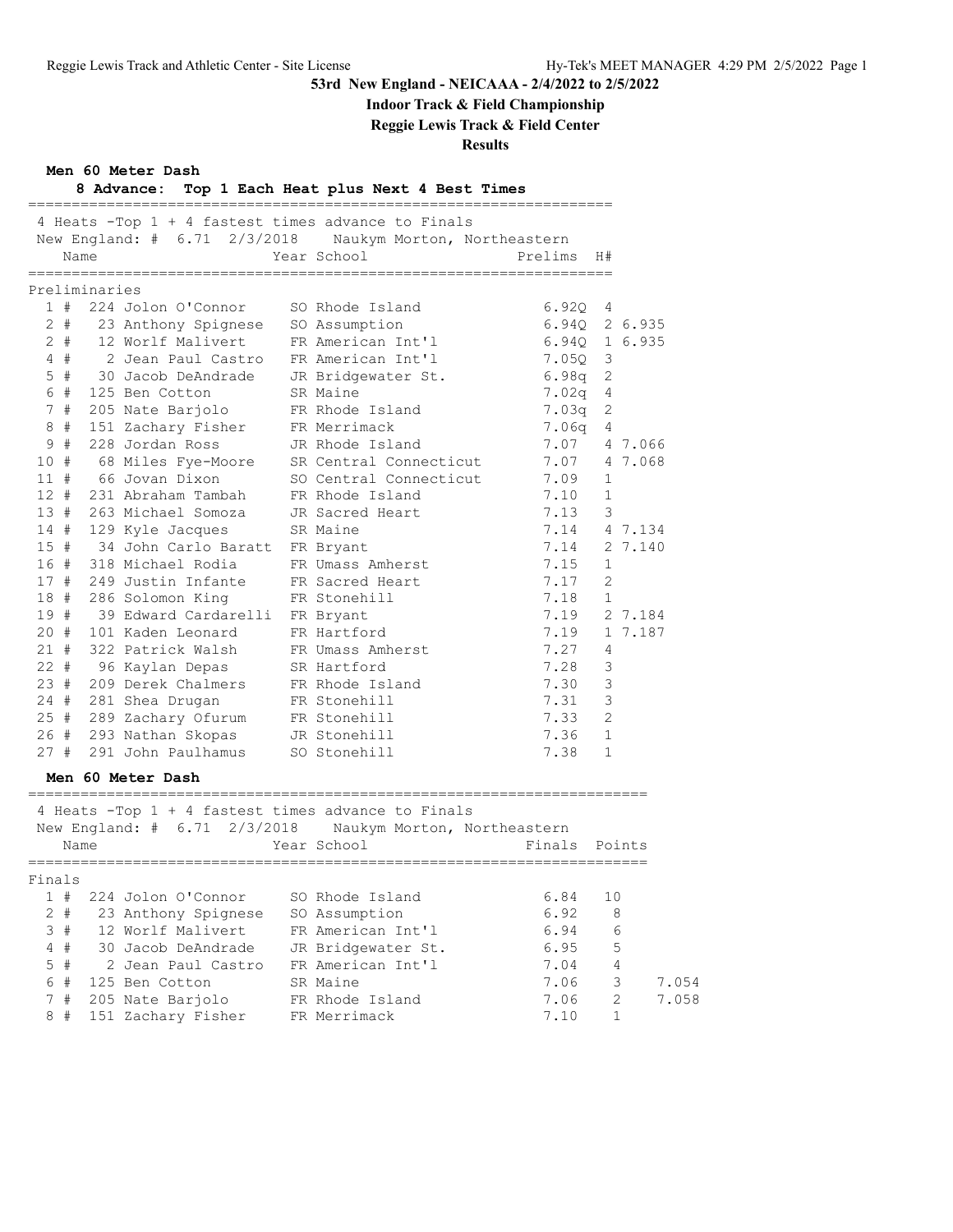## **Indoor Track & Field Championship**

**Reggie Lewis Track & Field Center**

### **Results**

**Men 200 Meter Dash**

|  |  | Top 8 Advance by Time |  |  |
|--|--|-----------------------|--|--|
|--|--|-----------------------|--|--|

|        |     |               | Fastest 8 times advance to Two (2) section final | New England: # 20.66 2008 Arman Dixon, Sacred Heart |                 |                |        |
|--------|-----|---------------|--------------------------------------------------|-----------------------------------------------------|-----------------|----------------|--------|
|        |     | Name          |                                                  | Year School                                         | Prelims         | H#             |        |
|        |     | Preliminaries |                                                  |                                                     |                 |                |        |
|        |     |               |                                                  | 1 # 87 Stephen Harris FR Franklin Pierce            | 21.72q 2        |                |        |
|        |     |               | 2 # 23 Anthony Spignese SO Assumption            |                                                     | $21.94q$ 5      |                |        |
|        |     |               | 3 # 211 Liam Creeley FR Rhode Island             |                                                     | 22.37q 7        |                |        |
|        | 4#  |               | 255 Joseph Morrone FR Sacred Heart               |                                                     | 22.57q          | 6              |        |
|        | 5#  |               | 231 Abraham Tambah     FR Rhode Island           |                                                     | $22.67q$ 4      |                |        |
|        | 6 # |               | 129 Kyle Jacques SR Maine                        |                                                     | 22.82q 7 22.811 |                |        |
|        | 7#  |               | 15 Junior Pontes Da                              | FR American Int'l                                   | $22.82q$ 6      |                | 22.814 |
|        | 8#  |               | 228 Jordan Ross                                  | JR Rhode Island                                     | 22.85q          | 1              |        |
| 9      | #   |               | 252 Jonathan Mahon FR Sacred Heart               |                                                     | 22.87           | 2              |        |
| 10#    |     |               | 205 Nate Barjolo                                 | FR Rhode Island                                     | 22.93           | 5              |        |
| 11#    |     |               | 39 Edward Cardarelli FR Bryant                   |                                                     | 22.94           | 6              |        |
| $12 +$ |     |               | 73 Hank Jean-Jacques                             | SO Central Connecticut                              | 23.02           | 6              |        |
| 13#    |     |               | 281 Shea Drugan                                  | FR Stonehill                                        | 23.03           | 7              |        |
| 14#    |     |               | 66 Jovan Dixon                                   | SO Central Connecticut                              | 23.05           | $\overline{2}$ |        |
|        |     |               | 15 # 305 Felipe Gonzalez FR Umass Amherst        |                                                     | 23.15           | $\overline{4}$ |        |
| 16#    |     |               | 96 Kaylan Depas                                  | SR Hartford                                         | 23.21           | 5              |        |
| 17#    |     |               | 318 Michael Rodia                                | FR Umass Amherst                                    | 23.26           | 3              |        |
| 18#    |     |               | 189 Adrian Sutton                                | SO New Hampshire                                    | 23.35           | 7              |        |
| 19#    |     |               | 101 Kaden Leonard                                | FR Hartford                                         | 23.48           | $\mathbf{1}$   |        |
| 20#    |     |               | 77 Alex Pratcher                                 | SO Central Connecticut 23.70                        |                 | 3              |        |
|        |     |               | 21 # 24 Andrew Goehrig FR Bentley                |                                                     | 23.93           | $\overline{4}$ |        |
|        |     |               | 22 # 330 Eli Ogilvie SR Vermont                  |                                                     | 23.98           | $\mathbf{1}$   |        |
| $--$ # |     |               | 20 George Dixon                                  | SO Assumption                                       | DNF             | 4              |        |
|        |     |               | Men 200 Meter Dash                               |                                                     |                 |                |        |
|        |     |               | Fastest 8 times advance to Two (2) section final |                                                     |                 |                |        |

 New England: # 20.66 2008 Arman Dixon, Sacred Heart Name The Year School The Finals H# Points ========================================================================== Finals 1 # 87 Stephen Harris FR Franklin Pierce 21.49 2 10 2 # 23 Anthony Spignese SO Assumption 21.58 2 8 3 # 211 Liam Creeley FR Rhode Island 22.35 1 6 4 # 255 Joseph Morrone FR Sacred Heart 22.55 1 5 5 # 231 Abraham Tambah FR Rhode Island 22.58 2 4

 6 # 129 Kyle Jacques SR Maine 22.68 1 3 7 # 15 Junior Pontes Da FR American Int'l 22.81 2 2 8 # 228 Jordan Ross JR Rhode Island 23.23 1 1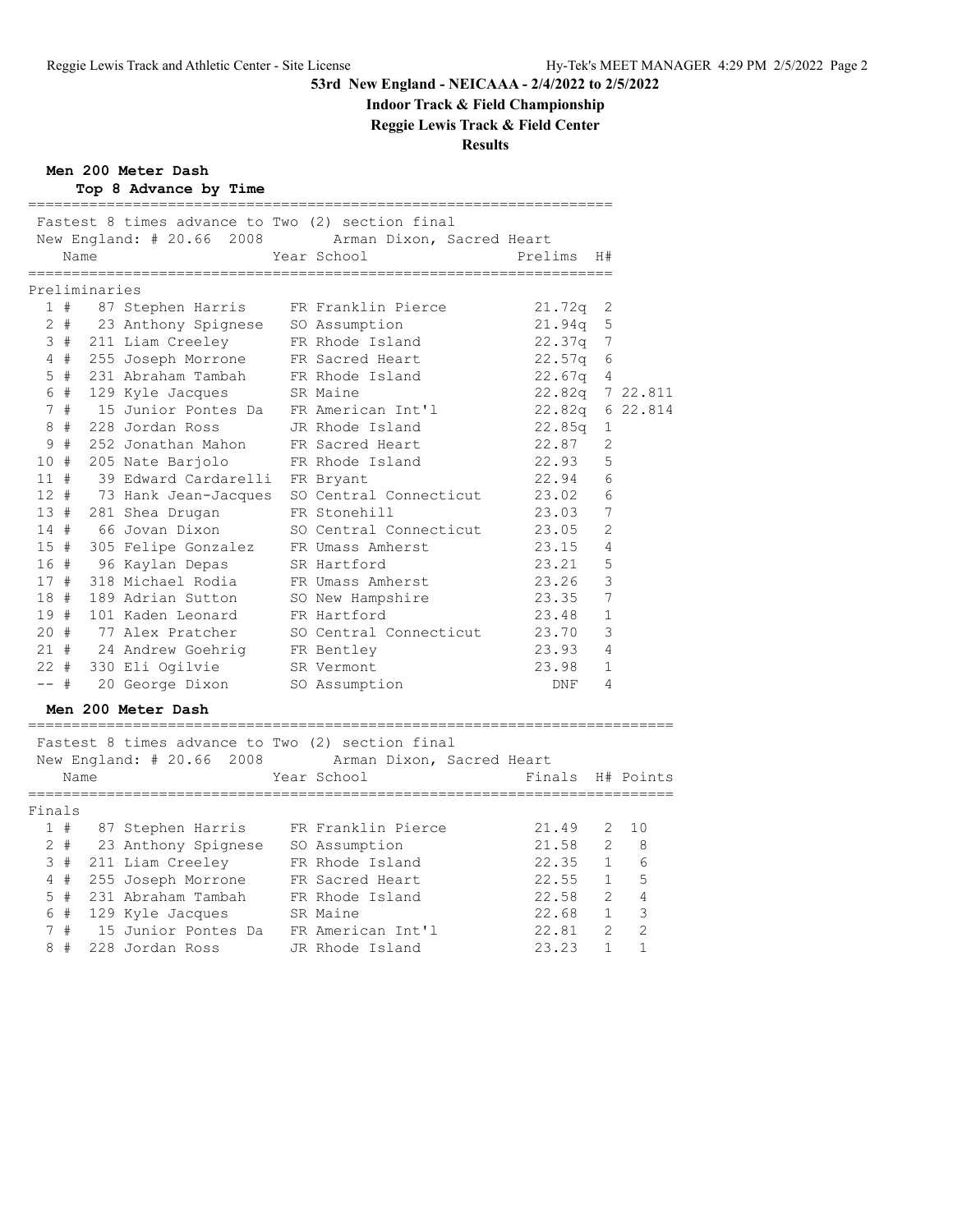# **Indoor Track & Field Championship**

**Reggie Lewis Track & Field Center**

## **Results**

**Men 400 Meter Dash**

Top 8 Advance by Time

|        |       |                           | rop 8 Advance by rime                                                          |                                                         |                  |                         |                |
|--------|-------|---------------------------|--------------------------------------------------------------------------------|---------------------------------------------------------|------------------|-------------------------|----------------|
|        |       |                           | Fastest 8 times advance to Two (2) section final                               |                                                         |                  |                         |                |
|        |       |                           |                                                                                | New England: # 46.56 1980 Glen Cohen, Boston University |                  |                         |                |
|        | Name  |                           |                                                                                | Year School                                             | Prelims H#       |                         |                |
|        |       | Preliminaries             | :=====================                                                         | _____________________________                           | ===============  |                         |                |
|        |       |                           | 1 # 237 Jarrett Young FR Rhode Island                                          |                                                         | 49.49q           | 1                       |                |
|        |       |                           |                                                                                | 2 # 64 Ali Diaby FR Central Connecticut                 | $49.67q$ 1       |                         |                |
|        | 3#    |                           | 7 Marvin Dure FR American Int'l                                                |                                                         | 49.81q           | 2                       |                |
|        |       |                           | 4 # 20 George Dixon                                                            | SO Assumption                                           | 49.84q           | 6                       |                |
|        |       |                           | 5 # 320 Colin Stoddard                                                         | SR Umass Amherst                                        | 50.11q           | 5                       |                |
|        | 6#    |                           | 308 Lucas Honohan                                                              | SR Umass Amherst                                        | 50.17q           | $\overline{4}$          |                |
|        | 7#    |                           | 14 Bailey Murphy                                                               | SO American Int'l                                       | 50.51q           | 3                       |                |
|        | 8#    |                           | 252 Jonathan Mahon                                                             | FR Sacred Heart                                         | 50.72q           | 4                       |                |
|        | 9#    |                           | 255 Joseph Morrone                                                             | FR Sacred Heart                                         | 50.90            | 3                       |                |
| 10#    |       |                           | 48 Jacob Goodman SO Bryant                                                     |                                                         | 50.99            | 2                       |                |
| 11#    |       |                           | 301 Riley Drew                                                                 | FR Umass Amherst                                        | 51.00            | 6                       |                |
| $12 +$ |       |                           | 83 Jason Walton                                                                | JR Central Connecticut                                  | 51.03            | 5                       |                |
| 13#    |       |                           | 198 Kevin Leach-Brown SR New Haven                                             |                                                         | 51.41            | $\overline{4}$          |                |
| 14#    |       |                           |                                                                                | 73 Hank Jean-Jacques SO Central Connecticut             | 51.63            | 3                       |                |
| 15#    |       |                           | 312 Bernd Martens                                                              | FR Umass Amherst                                        | 51.64            | 1                       |                |
|        |       |                           | 16 # 339 Anthony Almas                                                         | Wheaton                                                 | 52.43            | 1                       |                |
|        |       |                           | 17 # 330 Eli Ogilvie SR Vermont                                                |                                                         | 53.28            | $\overline{\mathbf{3}}$ |                |
|        |       |                           | 18 # 27 Joe Wix                                                                | SR Bentley                                              | 54.19            | 6                       |                |
| 19#    |       |                           | 258 Nicholas Pelletie JR Sacred Heart                                          |                                                         | 54.34            | 2                       |                |
|        |       |                           | Men 400 Meter Dash                                                             |                                                         |                  |                         |                |
|        |       |                           |                                                                                |                                                         |                  |                         |                |
|        |       |                           | Fastest 8 times advance to Two (2) section final                               |                                                         |                  |                         |                |
|        |       |                           |                                                                                | New England: # 46.56 1980 Glen Cohen, Boston University |                  |                         |                |
|        | Name  | ============              |                                                                                | Year School<br>----------------------                   | Finals H# Points |                         |                |
| Finals |       |                           |                                                                                |                                                         |                  |                         |                |
|        |       |                           | 1 # 308 Lucas Honohan                                                          | SR Umass Amherst                                        | 48.85            | $\mathbf{1}$            | 10             |
|        | $2 +$ |                           | 7 Marvin Dure                                                                  | FR American Int'l                                       | 50.04            | 1                       | - 8            |
|        |       |                           |                                                                                | FR Central Connecticut                                  | $50.50$ 2        |                         | 6              |
|        |       |                           | 3 # 64 Ali Diaby FR Central Connect:<br>4 # 14 Bailey Murphy SO American Int'l |                                                         | $50.58$ 2        |                         | - 5            |
|        | 5#    |                           | 320 Colin Stoddard SR Umass Amherst                                            |                                                         | $50.59$ 2 4      |                         |                |
|        | 6 #   |                           | 252 Jonathan Mahon                                                             | FR Sacred Heart                                         | 50.82 1          |                         | 3              |
|        | 7#    |                           |                                                                                | 237 Jarrett Young FR Rhode Island 1:29.80               |                  | $\overline{2}$          | $\overline{2}$ |
|        |       |                           | Men 500 Meter Dash                                                             |                                                         |                  |                         |                |
|        |       |                           | Top 8 Advance by Time                                                          |                                                         |                  |                         |                |
|        |       |                           |                                                                                |                                                         |                  |                         |                |
|        |       |                           | Fastest 8 times advance to Two (2) section final                               |                                                         |                  |                         |                |
|        |       |                           | New England: # 1:01.61 2012                                                    | Anthony Davidson, Rhode Island                          |                  |                         |                |
|        | Name  | . _ _ _ _ _ _ _ _ _ _ _ _ |                                                                                | Year School                                             | Prelims          | H#                      |                |
|        |       | Preliminaries             |                                                                                |                                                         |                  |                         |                |
|        | 1#    |                           | 223 Collin Ochs                                                                | SO Rhode Island                                         | 1:04.47q         | 3                       |                |
|        | 2#    |                           | 310 Alexander Laurent FR Umass Amherst                                         |                                                         | 1:04.98q         | 2                       |                |
| 3      | #     |                           | 3 Silas Choqe                                                                  | FR American Int'l                                       | 1:05.69q         | 1                       |                |
| 4      | #     |                           | 225 Lucas Plaia                                                                | FR Rhode Island                                         | 1:05.73q         | 5                       |                |
|        | 5#    |                           | 220 CJ Kiviat                                                                  | FR Rhode Island                                         | 1:06.60q         | 4                       |                |
|        |       |                           |                                                                                |                                                         |                  |                         |                |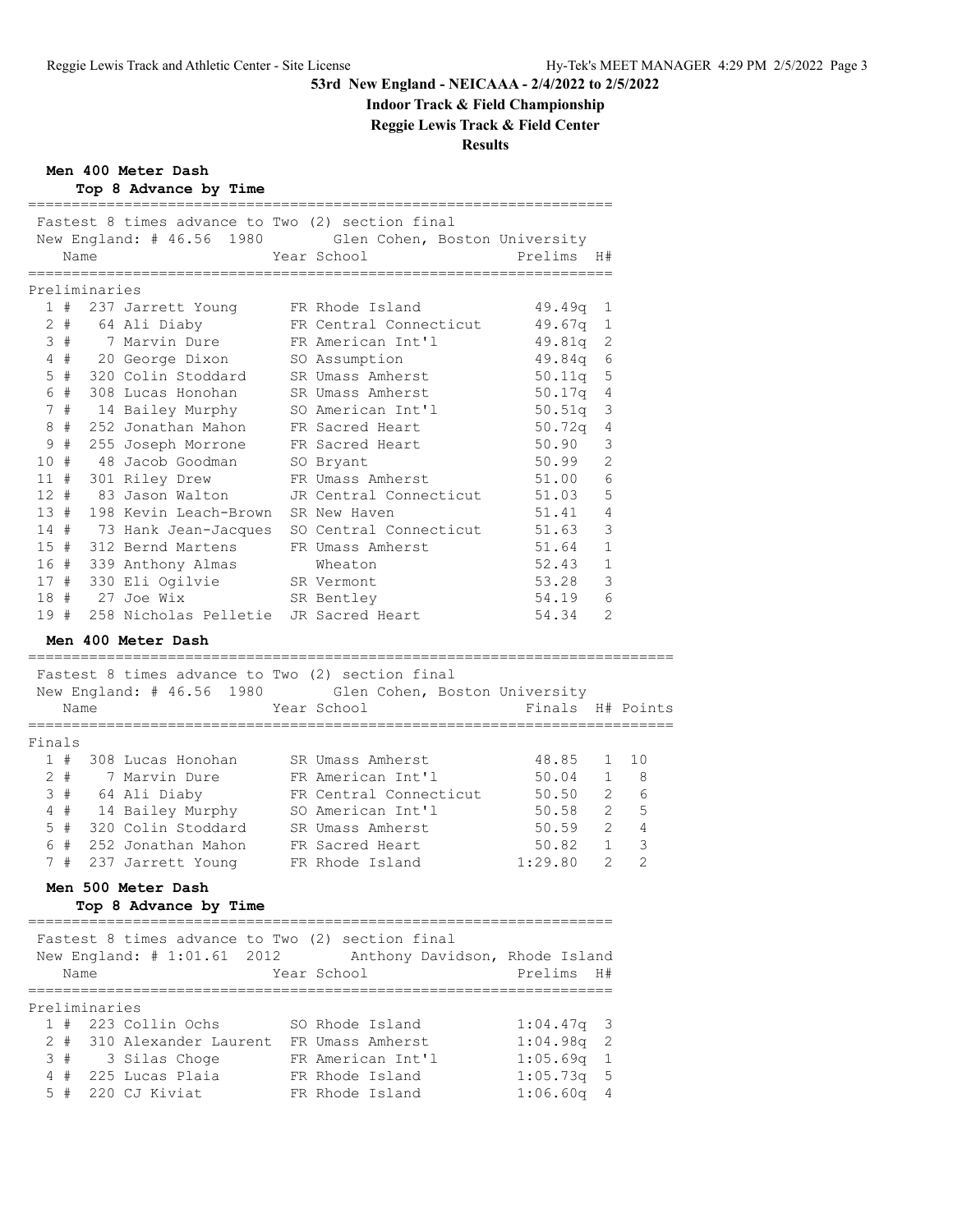# **Indoor Track & Field Championship**

# **Reggie Lewis Track & Field Center**

## **Results**

### **....Men 500 Meter Dash**

| 6      | #  | 247 Lance Hayes      | FR Sacred Heart        | 1:06.90q | -1             |
|--------|----|----------------------|------------------------|----------|----------------|
|        | 7# | 302 Daniel Dubsky    | FR Umass Amherst       | 1:07.14q | -1             |
| 8      | #  | 340 Kevin Fischer    | Wheaton                | 1:07.48q | 6              |
|        | 9# | 178 Jack Kennefick   | SR New Hampshire       | 1:08.00  | 2              |
| 10#    |    | 200 Nathaniel Peters | FR New Haven           | 1:08.23  | 4              |
| 11#    |    | 62 Chris Abbey       | FR Central Connecticut | 1:08.35  | 6              |
| $12 +$ |    | 25 Alex Lawes        | FR Bentley             | 1:08.53  | 6              |
| 13#    |    | 63 Shawn Akomeah     | SO Central Connecticut | 1:08.63  | $\overline{4}$ |
| 14#    |    | 254 Dominic Miele    | FR Sacred Heart        | 1:09.14  | $\mathbf{1}$   |
| 15#    |    | 9 Josiah Johnson     | SO American Int'l      | 1:09.72  | 3              |
| 16#    |    | 337 Scott Stehlik    | FR Wentworth           | 1:09.88  | 5              |
| 17#    |    | 58 Mark Rubin        | JR Bryant              | 1:11.17  | 6              |
| 18#    |    | 261 Jack Sarkisian   | SO Sacred Heart        | 1:12.53  | 5              |

### **Men 500 Meter Dash**

==========================================================================

|                | Name  | Fastest 8 times advance to Two (2) section final<br>New England: # 1:01.61 2012 | Anthony Davidson, Rhode Island<br>Year School | Finals H# Points |               |               |
|----------------|-------|---------------------------------------------------------------------------------|-----------------------------------------------|------------------|---------------|---------------|
| Finals         |       |                                                                                 |                                               |                  |               |               |
|                | 1#    | 225 Lucas Plaia                                                                 | FR Rhode Island                               | 1:04.54          |               | $1 \quad 10$  |
|                | $2 +$ | -223 Collin Ochs                                                                | SO Rhode Island                               | 1:04.58          | $\mathcal{L}$ | - 8           |
|                | 3#    | 3 Silas Choqe                                                                   | FR American Int'l                             | 1:05.43          | $\mathbf{1}$  | 6             |
| $\overline{4}$ | #     | 310 Alexander Laurent                                                           | FR Umass Amherst                              | 1:05.66          | $\mathcal{L}$ | $-5$          |
|                | 5#    | 247 Lance Hayes                                                                 | FR Sacred Heart                               | 1:05.80          | $\mathbf{1}$  | 4             |
| 6              | #     | 220 CJ Kiviat                                                                   | FR Rhode Island                               | 1:06.12          | $\mathcal{L}$ | 3             |
|                | 7#    | 340 Kevin Fischer                                                               | Wheaton                                       | 1:07.71          | $\mathbf{1}$  | $\mathcal{L}$ |
| 8              | #     | 302 Daniel Dubsky                                                               | FR Umass Amherst                              | 1:08.74          | $\mathcal{L}$ |               |
|                |       |                                                                                 |                                               |                  |               |               |

### **Men 800 Meter Run**

### **9 Advance: Top 2 Each Heat plus Next 2 Best Times**

===================================================================

|     |       |               | Top $2 + 2$ times advanced              |                                                           |              |                |
|-----|-------|---------------|-----------------------------------------|-----------------------------------------------------------|--------------|----------------|
|     |       |               |                                         | New England: # 1:47.34 2012 Selasi Lumax, So. Connecticut |              |                |
|     | Name  |               |                                         | Year School Prelims                                       |              | H#             |
|     |       |               |                                         |                                                           |              |                |
|     |       | Preliminaries |                                         |                                                           |              |                |
|     | 1#    |               | 182 Joseph McElroy SO New Hampshire     |                                                           | $1:56.000$ 3 |                |
|     | $2 +$ |               | 134 James Olivier SR Maine              |                                                           | $1:56.56Q$ 2 |                |
|     |       |               | 3 # 49 Aidan Hickey FR Bryant           |                                                           | $1:56.870$ 1 |                |
|     |       |               | 4 # 217 Ianique Imboque SO Rhode Island |                                                           | $1:56.06Q$ 3 |                |
|     | 5#    |               | 319 Mojuba Shonekan                     | SO Umass Amherst                                          | 1:57.490 1   |                |
|     | 6#    |               | 250 Jordan Leon                         | FR Sacred Heart                                           | $1:57.780$ 2 |                |
|     | 7#    |               | 204 Eli Baker 6 FR Rhode Island         |                                                           | $1:56.85q$ 3 |                |
|     | 8#    |               |                                         | 299 Nicholas Calitri FR Umass Amherst                     | $1:57.74q$ 1 |                |
| 9   | #     |               | 59 Luke Silva                           | FR Bryant                                                 | $1:57.93q$ 3 |                |
|     | 10#   |               | 116 Stephen Joseph FR Holy Cross        |                                                           | 1:58.27      | 2              |
| 11# |       |               | 26 Brice Tolan JR Bentley               |                                                           | 1:58.53      | $\mathbf{1}$   |
|     |       |               | 12 # 55 Alex Petruso FR Bryant          |                                                           | 1:58.90      | $\mathbf{1}$   |
| 13# |       |               | 214 Owen Fleischer FR Rhode Island      |                                                           | 1:59.59      | $\overline{2}$ |
| 14# |       |               | 329 Wade Mullin JR Vermont              |                                                           | 1:59.76      | $\overline{2}$ |
|     |       |               |                                         | 15 # 75 Salvatore Masciar FR Central Connecticut          | 2:01.06      | $\mathbf{1}$   |
| 16# |       |               | 52 Aidan Macsweeney                     | FR Bryant                                                 | 2:01.55      | 3              |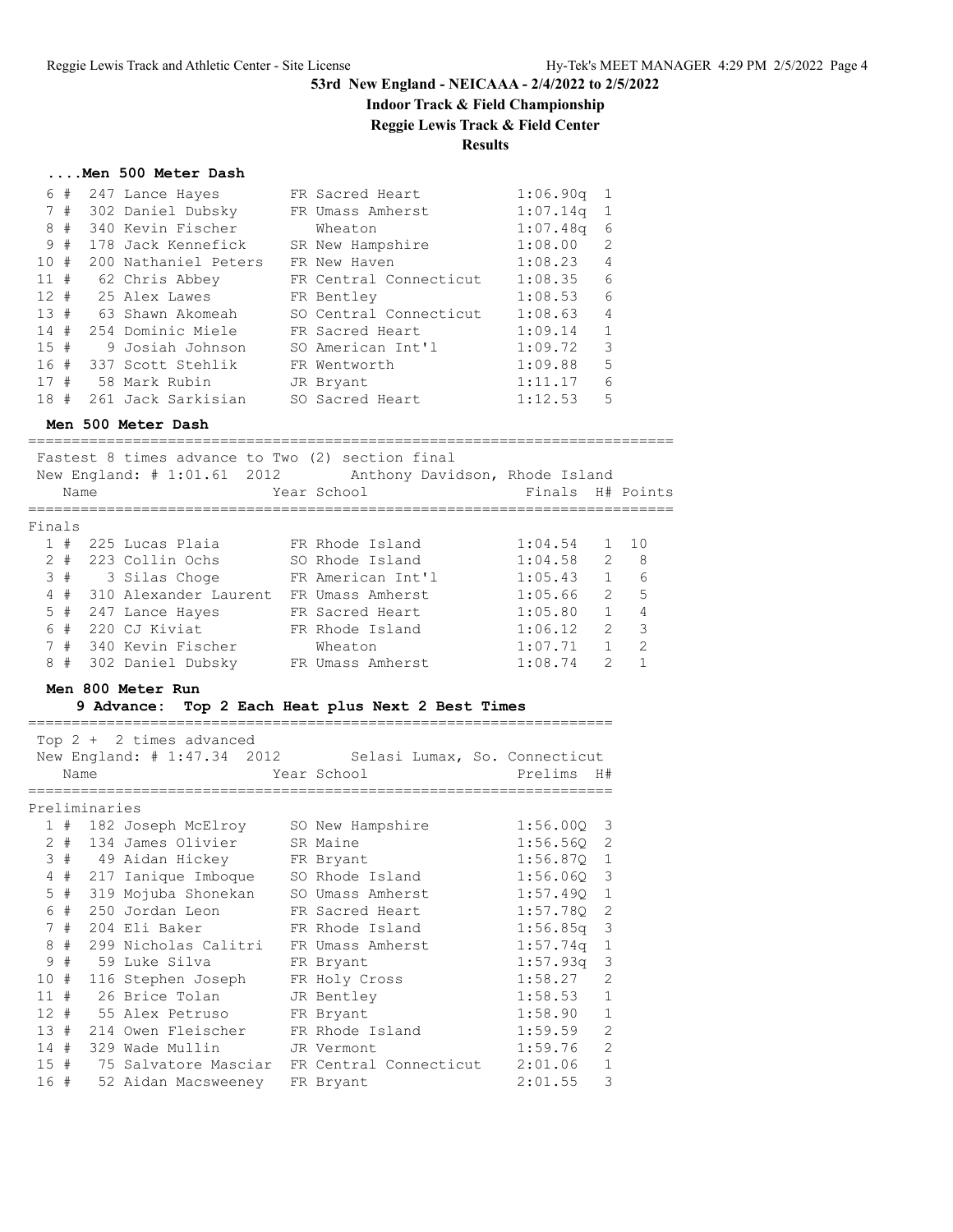# **Indoor Track & Field Championship**

**Reggie Lewis Track & Field Center**

## **Results**

### **....Men 800 Meter Run**

|  | $17$ # 257 Shane Negast | FR Sacred Heart    | 2:01.92 | - 3            |
|--|-------------------------|--------------------|---------|----------------|
|  | 18 # 280 Noah Drapeau   | SO Stonehill       | 2:02.03 | - 2            |
|  | 19 # 98 Jovan Joseph    | FR Hartford        | 2:02.06 | - 3            |
|  | 20 # 306 Jackson Grady  | FR Umass Amherst   | 2:04.23 | $\overline{1}$ |
|  | 21 # 91 Ryan Walker     | FR Franklin Pierce | 2:05.30 | - 2            |
|  | 22 # 53 Owen Molis      | FR Bryant          | 2:13.71 | - 2            |

### **Men 800 Meter Run**

=======================================================================  $T \cap D$  + 2 times advanced

|        |      | TOD Z +  Z LIMES dUVdNCEU   |                                    |               |                |
|--------|------|-----------------------------|------------------------------------|---------------|----------------|
|        |      | New England: # 1:47.34 2012 | Selasi Lumax, So. Connecticut Stat |               |                |
|        | Name |                             | Year School                        | Finals Points |                |
|        |      |                             |                                    |               |                |
| Finals |      |                             |                                    |               |                |
|        | #    | 134 James Olivier           | SR Maine                           | 1:52.76       | 10             |
| 2      | #    | 217 Ianique Imboque         | SO Rhode Island                    | 1:53.97       | -8             |
| 3#     |      | 49 Aidan Hickey             | FR Bryant                          | 1:54.00       | 6              |
| 4      | #    | 182 Joseph McElroy          | SO New Hampshire                   | 1:56.63       | 5              |
| 5      | #    | 299 Nicholas Calitri        | FR Umass Amherst                   | 1:57.26       | $\overline{4}$ |
| 6 #    |      | 116 Stephen Joseph          | FR Holy Cross                      | 1:57.37       | 3              |
|        | #    | 204 Eli Baker               | FR Rhode Island                    | 1:58.01       | 2              |
| 8      | #    | 319 Mojuba Shonekan         | SO Umass Amherst                   | 1:58.47       | $\mathbf{1}$   |
| 9      | #    | 250 Jordan Leon             | FR Sacred Heart                    | 2:00.49       |                |

#### **Men 1000 Meter Run**

### **8 Advance: Top 2 Each Heat plus Next 5 Best Times**

|     | 2 heats of 7  | Top $2 + top 4$ times advanced        |                                                            |                     |               |  |
|-----|---------------|---------------------------------------|------------------------------------------------------------|---------------------|---------------|--|
|     |               |                                       | New England: # 2:20.63 1994 Mark Carroll, Providence Colle |                     |               |  |
|     | Name          |                                       | Year School                                                | Prelims H#          |               |  |
|     |               |                                       |                                                            |                     |               |  |
|     | Preliminaries |                                       |                                                            |                     |               |  |
|     |               |                                       | 1 # 72 Jake Ireland FR Central Connecticut 2:31.760 1      |                     |               |  |
|     |               |                                       | 2 # 229 Tyler Rubush JR Rhode Island 2:34.34Q 2 2:34.335   |                     |               |  |
|     |               |                                       | 3 # 210 Nathan Coogan SR Rhode Island                      | 2:31.870 1          |               |  |
|     |               |                                       | 4 # 236 Kellen Waters JR Rhode Island                      | 2:34.340 2 2:34.339 |               |  |
|     |               |                                       | 5 # 102 Keith May 5 JR Hartford                            | $2:32.27q$ 1        |               |  |
|     |               |                                       | 6 # 242 Ryan Corbett SR Sacred Heart 2:34.73q 1            |                     |               |  |
|     |               | 7 # 95 Christian Deal     JR Hartford |                                                            | 2:34.87a 1          |               |  |
|     |               |                                       | 8 # 369 Caleb Deane FR American Int'l 2:35.61q 2           |                     |               |  |
|     |               | 9 # 333 Jack Chausse SO Wentworth     |                                                            | $2:36.14$ 2         |               |  |
|     |               |                                       | 10 # 74 Nick Klaiber FR Central Connecticut 2:38.63 2      |                     |               |  |
|     |               | 11 # 54 Patrick O'Mahony FR Bryant    |                                                            | $2:42.28$ 2         |               |  |
|     |               |                                       | 12 # 253 Kevin Martin FR Sacred Heart                      | 2:44.53 1           |               |  |
| 13# |               |                                       |                                                            |                     | $\mathcal{P}$ |  |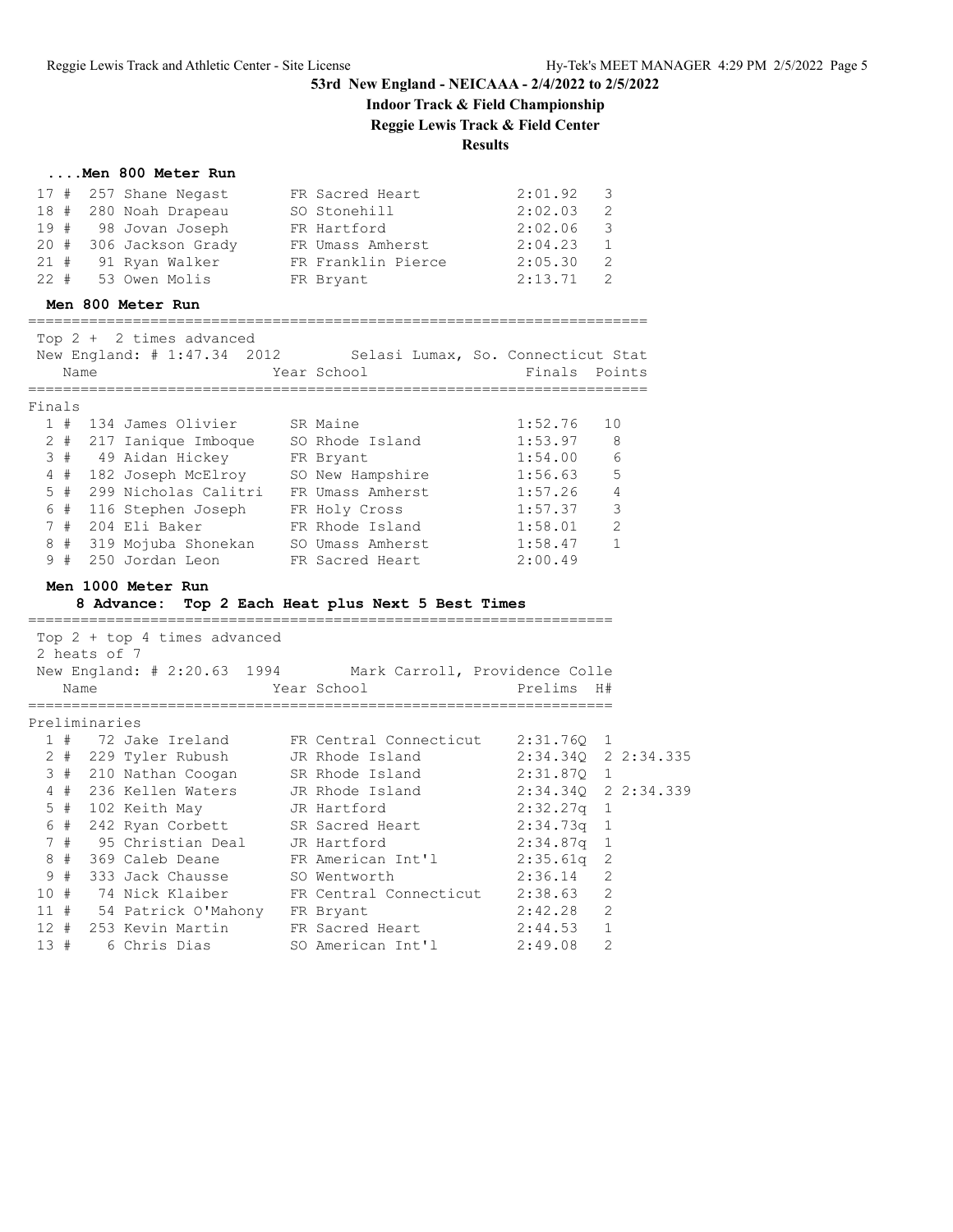# **Indoor Track & Field Championship**

**Reggie Lewis Track & Field Center**

**Results**

### **Men 1000 Meter Run**

|        | Top 2 + top 4 times advanced<br>2 heats of 7<br>New England: # 2:20.63 1994 Mark Carroll, Providence College<br>Name<br>==============                                            | Year School                                    | Finals                            | Points                         |          |
|--------|-----------------------------------------------------------------------------------------------------------------------------------------------------------------------------------|------------------------------------------------|-----------------------------------|--------------------------------|----------|
| Finals |                                                                                                                                                                                   |                                                |                                   |                                |          |
|        | 1 # 236 Kellen Waters                                                                                                                                                             | JR Rhode Island                                | 2:24.38                           | 10                             | 2:24.371 |
|        | 2 # 72 Jake Ireland                                                                                                                                                               | FR Central Connecticut 2:24.38                 |                                   | - 8                            | 2:24.378 |
|        | 3 # 229 Tyler Rubush                                                                                                                                                              | JR Rhode Island                                | 2:26.08                           | 6                              |          |
|        | 4 # 210 Nathan Coogan                                                                                                                                                             | SR Rhode Island                                | 2:29.68                           | 5                              |          |
|        | 5 # 102 Keith May                                                                                                                                                                 | JR Hartford                                    | 2:30.02                           | $\overline{4}$                 |          |
|        | 6 # 369 Caleb Deane                                                                                                                                                               | FR American Int'l                              | 2:33.67                           | 3                              |          |
| 7#     | 242 Ryan Corbett                                                                                                                                                                  | SR Sacred Heart                                | 2:35.32                           | 2                              |          |
| 8#     | 95 Christian Deal                                                                                                                                                                 | JR Hartford                                    | 2:35.50                           | $\mathbf{1}$                   |          |
|        | Men 1 Mile Run                                                                                                                                                                    |                                                |                                   |                                |          |
|        | Unseeded Section $#1$ starts at $11:00$ am $#1s$ 8-14<br>Seeded Section #2 starts at 12:00 pm #'s 1-7<br>New England: # 3:59.68 1993 Erik Nedeau, Northeastern University<br>Name | Year School                                    | Finals H# Points                  |                                |          |
|        |                                                                                                                                                                                   | ===========================                    | --------------------              |                                |          |
|        | 1 # 311 Zach Lefever                                                                                                                                                              | SR Umass Amherst                               | 4:09.30                           | 2<br>10                        |          |
|        | 2 # 219 Aidan Kindopp                                                                                                                                                             | SO Rhode Island                                | 4:12.36                           | $\overline{2}$<br>8            |          |
| 3#     | 90 Wondu Summa                                                                                                                                                                    | FR Franklin Pierce                             | 4:14.42                           | $2^{\circ}$<br>6               |          |
| $4$ #  | 8 Charles Guigon                                                                                                                                                                  | JR American Int'l                              | 4:14.52                           | $2^{\circ}$<br>5               |          |
| 5#     | 1 Jason Beaver                                                                                                                                                                    | SO American Int'l                              | 4:16.62                           | $2^{\circ}$<br>4               |          |
| 6 #    | 81 James Sullivan                                                                                                                                                                 | FR Central Connecticut 4:17.44                 |                                   | 3<br>$2^{\circ}$               |          |
| 7#     | 276 Ian Cann                                                                                                                                                                      | SO Stonehill                                   | 4:23.54                           | $\overline{2}$<br>1            |          |
| 8#     | 288 Nickolas McNamee                                                                                                                                                              | SR Stonehill                                   | 4:23.97                           | $\mathbf{1}$<br>$\overline{2}$ |          |
| 9#     | 326 Joe Joyce                                                                                                                                                                     | SR Vermont                                     | 4:26.61                           | $\mathbf{1}$                   |          |
| 10#    | 331 Jameson Sparks                                                                                                                                                                | FR Vermont                                     | 4:28.50                           | $\mathbf{1}$                   |          |
|        | 11 # 341 Finlay McIsaac                                                                                                                                                           | Wheaton                                        | 4:29.82                           | 1                              |          |
| 12#    | 13 Gabe Medina                                                                                                                                                                    | SO American Int'l                              | 4:30.31                           | 1                              |          |
|        | 13 # 110 Quentin Doggett JR Holy Cross                                                                                                                                            |                                                | 4:41.75                           | $\mathbf{1}$                   |          |
| 14#    | 119 Henry Oswald                                                                                                                                                                  | FR Holy Cross                                  | 4:43.28                           | 1                              |          |
|        | Men 3000 Meter Run                                                                                                                                                                |                                                |                                   |                                |          |
|        | Unseeded Section #1 starts at 11:30 am #'s13-22<br>Seeded Section #2 starts at 1:55 pm #'s 1-12<br>New England: # 7:56.37 2000<br>Name                                            | Keith Kelly, Providence College<br>Year School | Finals                            | H# Points                      |          |
| 1#     | 139 Alec Troxell                                                                                                                                                                  | ==========================<br>JR Maine         | ======================<br>8:20.72 | 10<br>2                        |          |
| $2 +$  | 238 Eric Zulkofske                                                                                                                                                                | JR Rhode Island                                | 8:22.00                           | 2<br>8                         |          |
| 3#     | 16 Gavin Smith                                                                                                                                                                    | FR American Int'l                              | 8:25.02                           | 6<br>$\mathbf 1$               |          |
| $4$ #  | 35 William Bittrich                                                                                                                                                               | JR Bryant                                      | 8:32.81                           | $\overline{2}$<br>5            |          |
| $5$ #  | 10 Titus Kiptoo                                                                                                                                                                   | SO American Int'l                              | 8:32.87                           | $\overline{2}$<br>4            |          |
| #<br>6 | 60 Ryan Slaney                                                                                                                                                                    | FR Bryant                                      | 8:32.93                           | 2<br>$\mathsf 3$               |          |
|        | 65 Yankarlos Diaz                                                                                                                                                                 |                                                |                                   | $\overline{2}$                 |          |
| 7#     |                                                                                                                                                                                   | FR Central Connecticut                         | 8:34.20                           | 2                              |          |
| 8<br># | 325 Ian Denis                                                                                                                                                                     | SR Vermont                                     | 8:36.09                           | $\overline{2}$<br>$\mathbf 1$  |          |
| #<br>9 | 105 Nicholas O'Brien                                                                                                                                                              | SR Hartford                                    | 8:45.57                           | $\overline{c}$                 |          |
| 10#    | 317 Joshua Rahn       SR Umass Amherst                                                                                                                                            |                                                | 8:46.65                           | 1                              |          |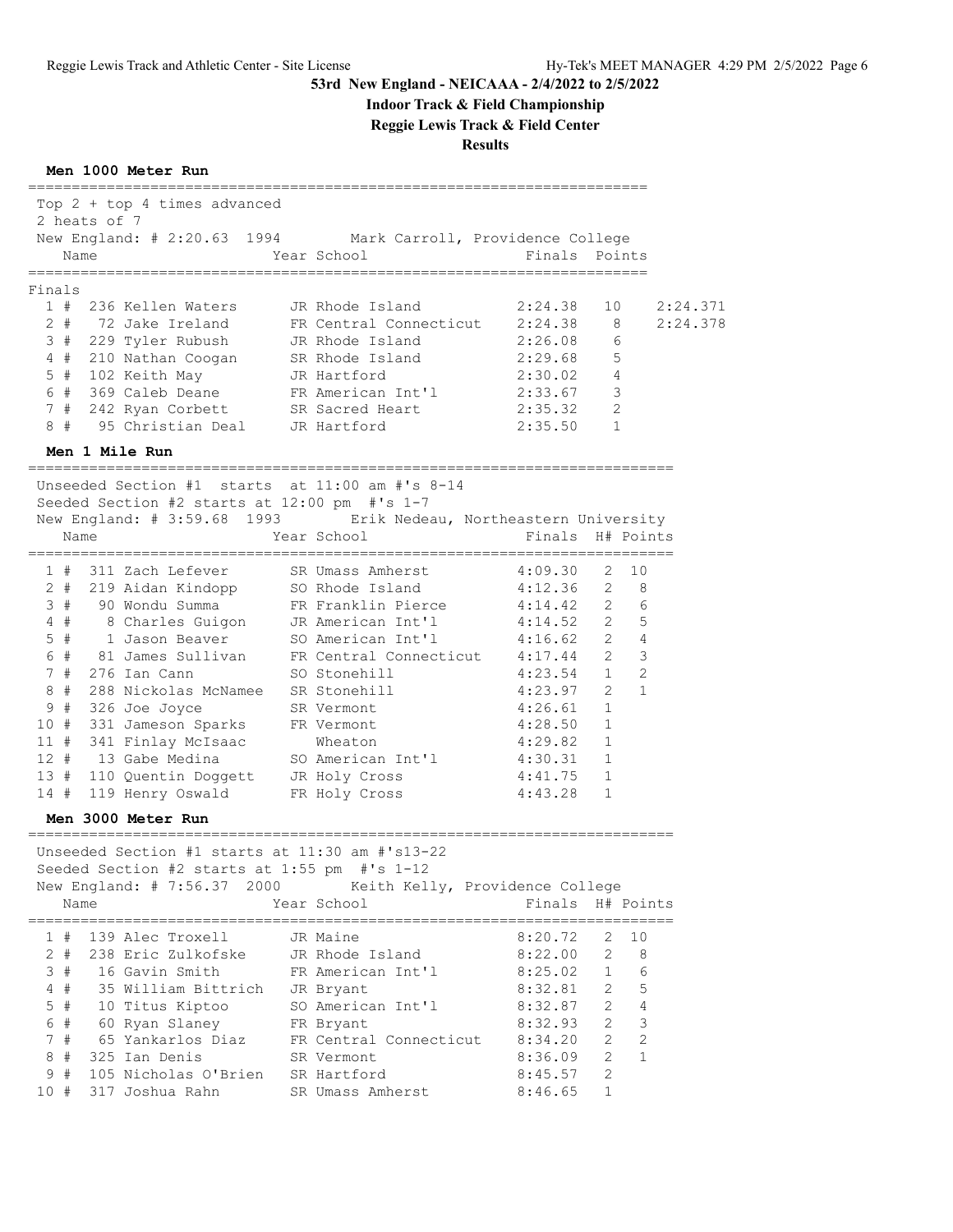## **Indoor Track & Field Championship**

**Reggie Lewis Track & Field Center**

## **Results**

|  | Men 3000 Meter Run |  |
|--|--------------------|--|
|  |                    |  |

| 11# | 324 Owen Amsden         | SR Vermont             | 8:47.35 | 2            |
|-----|-------------------------|------------------------|---------|--------------|
| 12# | 284 Jace Hollenbach     | FR Stonehill           | 8:52.46 | 1            |
| 13# | 285 Reilly Johnston     | JR Stonehill           | 8:52.60 | $\mathbf{1}$ |
|     | 14 # 147 TJ Corliss     | JR Merrimack           | 8:54.18 | 2            |
| 15# | 92 Riley Brutvan        | FR Hartford            | 8:54.37 | $\mathbf{1}$ |
|     | 16 # 259 Gediyon Prince | FR Sacred Heart        | 8:58.89 | $\mathbf{1}$ |
| 17# | 67 Elias Field          | SO Central Connecticut | 9:04.89 | 2            |
| 18# | 57 Dawson Reynolds      | FR Bryant              | 9:05.23 | $\mathbf{1}$ |
| 19# | 137 Myles Quirion       | SO Maine               | 9:14.98 | 2            |
| 20# | 120 William Schimitsc   | FR Holy Cross          | 9:23.61 | $\mathbf{1}$ |
|     |                         |                        |         |              |

### **Men 5000 Meter Run**

| Unseeded Section #1 starts at $11:30$ am #'s $9-18$<br>Seeded Section #2 starts at 1:05 pm #'s 1-8 |      |                                                               |  |                                                          |                |                |                |
|----------------------------------------------------------------------------------------------------|------|---------------------------------------------------------------|--|----------------------------------------------------------|----------------|----------------|----------------|
|                                                                                                    |      | New England: # 13:55.02 2007 Martin Fagan, Providence College |  |                                                          |                |                |                |
|                                                                                                    | Name |                                                               |  | Year School                           Finals   H# Points |                |                |                |
|                                                                                                    |      | 1 # 213 Ben Fleischer SO Rhode Island                         |  |                                                          | 14:26.48       |                | $2 \t10$       |
|                                                                                                    |      | 2 # 133 Samuel Mills JR Maine                                 |  |                                                          | $14:29.58$ 2 8 |                |                |
|                                                                                                    |      | 3 # 170 Jeffrey Allen SO New Hampshire 14:41.08 2             |  |                                                          |                |                | 6              |
|                                                                                                    |      | 4 # 131 Luke Marsanskis JR Maine                              |  |                                                          | $14:44.31$ 2   |                | 5              |
|                                                                                                    |      | 5 # 317 Joshua Rahn SR Umass Amherst 15:15.69 2               |  |                                                          |                |                | $\overline{4}$ |
|                                                                                                    |      | 6 # 274 Colin Black JR Stonehill                              |  |                                                          | 15:18.42       | 2              | 3              |
|                                                                                                    |      | 7 # 282 Patrick Garratt SO Stonehill 15:22.32                 |  |                                                          |                | $\overline{2}$ | $\overline{2}$ |
|                                                                                                    |      | 8 # 190 Matthew Walker JR New Hampshire 15:31.88 1            |  |                                                          |                |                | $\overline{1}$ |
| 9                                                                                                  |      | # 36 Nicholas Brancato                                        |  | SO Bryant                                                | 15:33.40       | $\mathbf{1}$   |                |
|                                                                                                    |      | 10 # 93 Cole Cayer JR Hartford 15:43.12                       |  |                                                          |                | $\overline{2}$ |                |
|                                                                                                    |      | 11 # 275 Aidan Byrne SO Stonehill 15:46.07                    |  |                                                          |                | $\mathbf{1}$   |                |
|                                                                                                    |      | 12 # 262 Moetiz Shilleh SR Sacred Heart 15:57.73              |  |                                                          |                | $\mathbf{1}$   |                |
|                                                                                                    |      | 13 # 180 Forest Mackenzie SO New Hampshire 15:59.04           |  |                                                          |                | $\mathbf{1}$   |                |
|                                                                                                    |      | 14 # 120 William Schimitsc                                    |  | FR Holy Cross 16:21.22                                   |                | $\mathbf{1}$   |                |
|                                                                                                    |      | 15 # 103 Samuel Moffat                                        |  | FR Hartford                                              | 16:25.29       | $\mathbf{1}$   |                |
|                                                                                                    |      | 16 # 246 Christopher Gilli JR Sacred Heart                    |  |                                                          | 16:59.22       | 1              |                |
|                                                                                                    |      |                                                               |  |                                                          |                |                |                |

# **Men 60 Meter Hurdles**

**8 Advance: Top 1 Each Heat plus Next 4 Best Times**

|          | Name |               |                                   | 4 heats - Top $1 + 4$ fastest times advance to Finals<br>New England: # 7.85 2012 Bertony Jean-Louis, Sacred Heart<br>Year School | Prelims       | H#             |  |
|----------|------|---------------|-----------------------------------|-----------------------------------------------------------------------------------------------------------------------------------|---------------|----------------|--|
|          |      | Preliminaries |                                   |                                                                                                                                   |               |                |  |
|          |      |               | 1 # 193 Jordany Dely FR New Haven |                                                                                                                                   | 8.300 3       |                |  |
|          |      |               | 2 # 202 Terrell Lewis             | SR Plymouth State                                                                                                                 | 8.340 4       |                |  |
|          |      |               | 3 # 201 Abdiel Tejada             | JR New Haven                                                                                                                      | 8.360 1 8.360 |                |  |
|          |      |               | 4 # 22 Joseph Santos              | JR Assumption                                                                                                                     | 8.390 2       |                |  |
|          |      |               | 5 # 316 Nasir Perry               | FR Umass Amherst                                                                                                                  | 8.36q 4 8.358 |                |  |
|          |      |               | 6 # 195 Jordan Emile              | FR New Haven                                                                                                                      | $8.40q$ 1     |                |  |
|          |      |               | 7 # 297 Denzel Agyeman            | FR Umass Amherst                                                                                                                  | $8.51q$ 1     |                |  |
|          | 8#   |               | 31 Dimetri Morris                 | SO Bridgewater St.                                                                                                                | $8.52q$ 3     |                |  |
|          | 9#   |               | 84 Cam Whalen                     | JR Central Connecticut                                                                                                            | 8.55          | $\overline{4}$ |  |
|          |      |               | 10 # 28 Chigozie Adiqwe           | FR Bridgewater St.                                                                                                                | 8.56          | $\overline{4}$ |  |
| $11 \pm$ |      |               | 150 John Elie                     | SO Merrimack                                                                                                                      | 8.61          | 3              |  |
|          |      |               |                                   |                                                                                                                                   |               |                |  |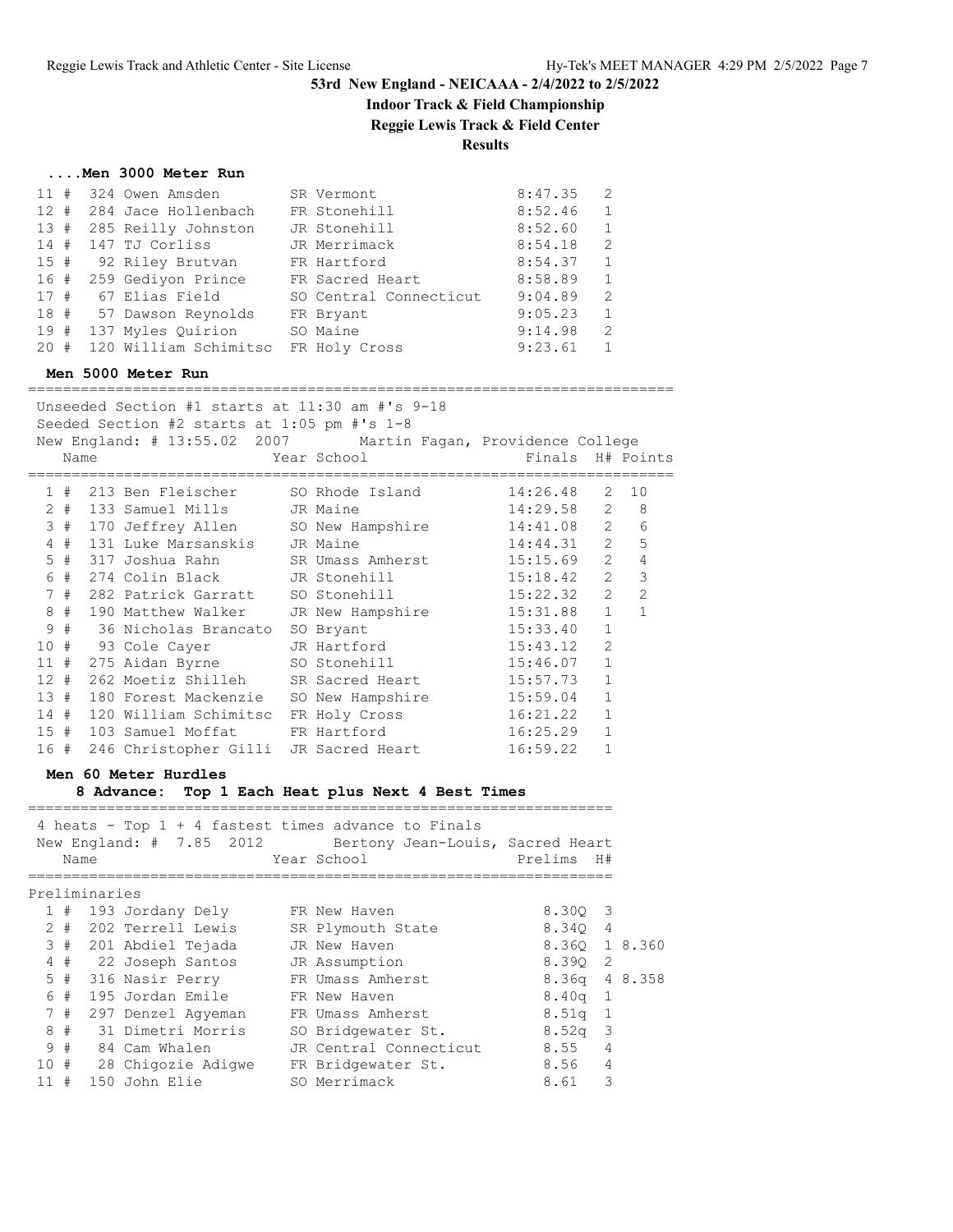## **Indoor Track & Field Championship**

**Reggie Lewis Track & Field Center**

### **Results**

#### **....Men 60 Meter Hurdles**

| $12 +$   |  | 130 Griffin Lawson        | FR Maine               | 8.62 | 2              |         |
|----------|--|---------------------------|------------------------|------|----------------|---------|
|          |  | 13 # 17 Hilton Smith      | SO American Int'l      | 8.67 | 2              |         |
| 14#      |  | 216 Scott Honicker        | SO Rhode Island        | 8.71 | 3              |         |
|          |  | 15 # 113 Brian Fennelly   | FR Holy Cross          | 8.76 | $\mathbf{1}$   |         |
|          |  | 16 # 332 Christian Army   | JR Wentworth           | 8.83 | $\mathbf{1}$   |         |
| 17#      |  | 240 Bryan Bushey          | SO Sacred Heart        | 8.91 | $\overline{4}$ |         |
|          |  | 18 # 245 Corey Duncanson  | FR Sacred Heart        | 8.99 |                | 2 8.990 |
|          |  | 18 # 82 Carlos Villarini  | SO Central Connecticut | 8.99 |                | 4 8.990 |
| $20 +$   |  | 99 Noah Kell              | FR Hartford            | 9.02 | $\overline{2}$ |         |
|          |  | 21 # 79 Jonathan Rodrique | FR Central Connecticut | 9.03 | 3              |         |
| $22 \pm$ |  | 184 Michael Monahan       | SR New Hampshire       | 9.07 | 2              |         |
| 23#      |  | 32 Kevin Aroke            | JR Bryant              | 9.15 | 3              |         |
| $--$ #   |  | 11 Yvan Lopes Ribeir      | FR American Int'l      | DNF  | 4              |         |
| $--$ #   |  | 118 Michael Mazzocca      | SO Holy Cross          | DNF  | 3              |         |

#### **Men 60 Meter Hurdles**

======================================================================= 4 heats - Top 1 + 4 fastest times advance to Finals New England: # 7.85 2012 Bertony Jean-Louis, Sacred Heart Name Year School Finals Points ======================================================================= Finals 1 # 202 Terrell Lewis SR Plymouth State 8.24 10 2 # 201 Abdiel Tejada JR New Haven 8.29 8 3 # 193 Jordany Dely FR New Haven 8.32 6 4 # 297 Denzel Agyeman FR Umass Amherst 8.42 5 5 # 31 Dimetri Morris SO Bridgewater St. 8.44 4 6 # 195 Jordan Emile FR New Haven 8.51 3 7 # 22 Joseph Santos JR Assumption 8.69 2 8 # 316 Nasir Perry FR Umass Amherst 8.74 1

### **Men 4x400 Meter Relay**

========================================================================== New England: # 3:09.45 2013 , Boston U. School **Finals H**# Points ========================================================================== 1 Rhode Island 'A' 3:18.28 2 10 1) #237 Jarrett Young FR 2) #211 Liam Creeley FR 3) #225 Lucas Plaia FR 4) #223 Collin Ochs SO 2 American Int'l 'A' 3:19.17 2 8 1) #14 Bailey Murphy SO 2) #3 Silas Choge FR 3) #15 Junior Pontes Da Veiga FR 4) #7 Marvin Dure FR 3 Bryant 'A' 3:19.46 2 6 1) #48 Jacob Goodman SO 2) #38 Andrew Canale JR 3) #39 Edward Cardarelli FR 4) #56 William Remkiewicz FR 4 Umass Amherst 'A' 3:19.75 2 5 1) #313 Sean McKay FR 2) #310 Alexander Laurent FR 3) #301 Riley Drew FR 4) #308 Lucas Honohan SR 5 Merrimack 'A' 3:21.58 2 4 1) #165 Jaeden Smith SO 2) #156 Blake Hickey FR 3) #148 Cory Couture SO 4) #158 Jason Louis JR 6 Sacred Heart 'A' 3:21.97 1 3 1) #252 Jonathan Mahon FR 2) #247 Lance Hayes FR 3) #251 Rafael Mahario FR 4) #255 Joseph Morrone FR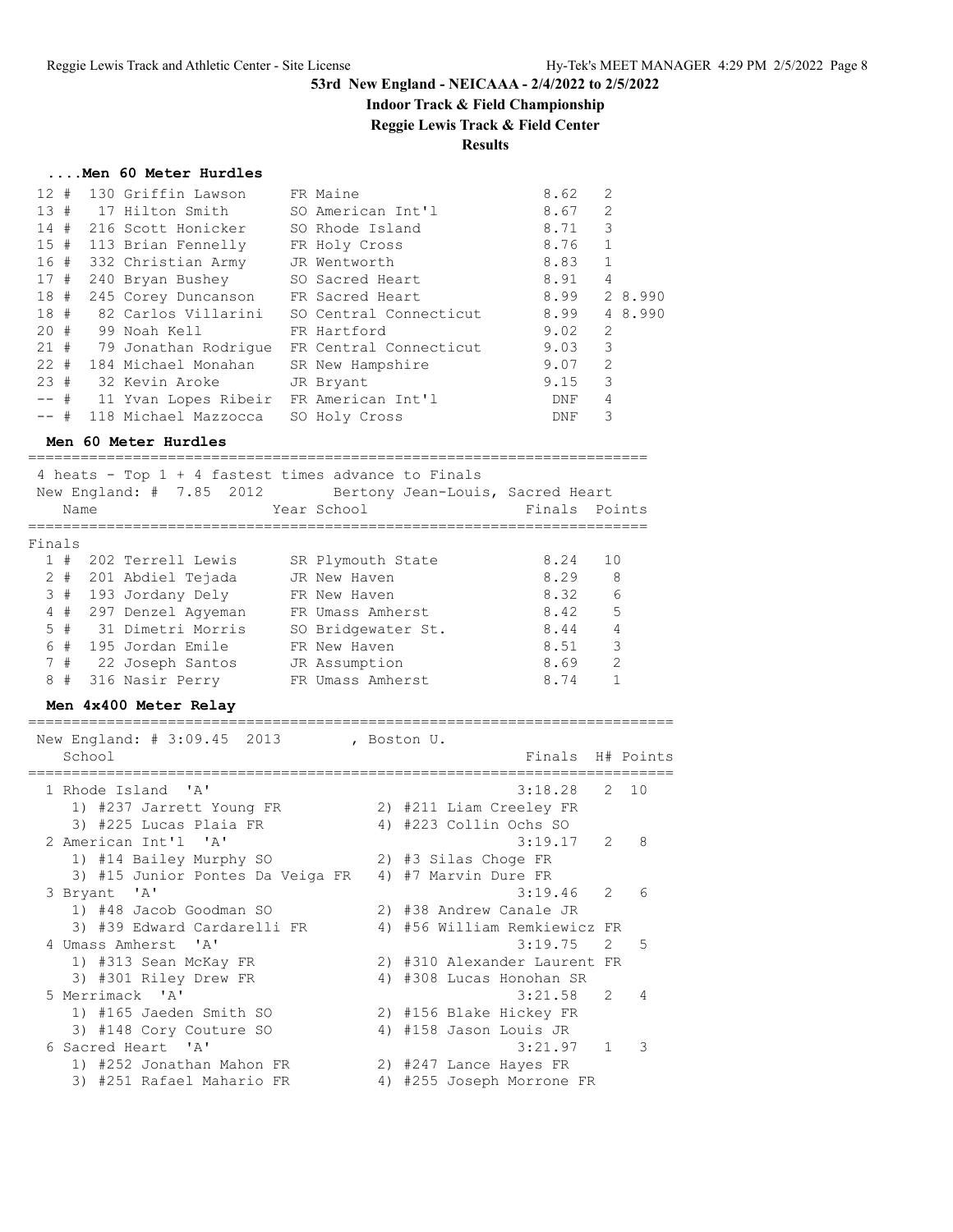### **Indoor Track & Field Championship**

**Reggie Lewis Track & Field Center**

#### **Results**

### **....Men 4x400 Meter Relay**

|              | 7 New Haven 'A'           | 3:23.90 2<br>$\overline{2}$  |    |
|--------------|---------------------------|------------------------------|----|
|              | 1) #192 Nile Colson FR    | 2) #197 Blake Jandreau JR    |    |
|              | 3) #194 Brett Deri JR     | 4) #200 Nathaniel Peters FR  |    |
|              | 8 Central Connecticut 'A' | $3:24.43$ 1                  | -1 |
|              | 1) #84 Cam Whalen JR      | 2) #63 Shawn Akomeah SO      |    |
|              | 3) #68 Miles Fye-Moore SR | 4) #83 Jason Walton JR       |    |
|              | 9 New Hampshire 'A'       | $3:25.18$ 1                  |    |
|              | 1) #176 Brian Genet JR    | 2) #189 Adrian Sutton SO     |    |
|              | 3) #178 Jack Kennefick SR | 4) #184 Michael Monahan SR   |    |
| 10 Maine 'A' |                           | $3:28.21$ 1                  |    |
|              | 1) #125 Ben Cotton SR     | 2) #132 Conner Michaud FR    |    |
|              | 3) #124 Zachary Beaton JR | 4) #134 James Olivier SR     |    |
|              | 11 Holy Cross 'A'         | $3:29.28$ 1                  |    |
|              | 1) #115 John Gnibus SR    | 2) #109 Matthew Conway SO    |    |
|              | 3) #114 Sean Flaherty JR  | 4) #108 Rigoberto Alfonso SO |    |
|              |                           |                              |    |

=======================================================================

#### **Men 4x800 Meter Relay**

 1 section New England: # 7:28.90 1982 , Rhode Island School **Finals** Points ======================================================================= 1 Rhode Island 'A' 7:48.77 10 1) #219 Aidan Kindopp SO 2) #214 Owen Fleischer FR 3) #217 Ianique Imboque SO 4) #204 Eli Baker FR 2 New Hampshire 'A' 7:51.00 8 1) #169 Dillon Adamy SO 2) #172 Colin Conery JR 3) #187 Zachary Plaza FR 4) #174 Kevin Finn FR 3 Merrimack 'A' 7:56.32 6 1) #149 Antonio Craveiro SO 2) #146 Billy Coakley SO 3) #141 Zachary Bail JR 4) #166 Ryan Sullivan SR 4 American Int'l 'A' 8:01.56 5 1) #4 Caleb Dean FR 2) #13 Gabe Medina SO 3) #9 Josiah Johnson SO 4) #8 Charles Guigon JR 5 Holy Cross 'A' 8:01.74 4 1) #122 Kyle Vandermark JR 2) #123 Jack Welch JR 3) Rory McLaughlin SO 4) #112 Brendan Fay JR 6 Umass Amherst 'A' 8:04.34 3 1) #307 Shane Grant FR 2) #309 Gabriel Kwarteng FR 3) #319 Mojuba Shonekan SO 4) #299 Nicholas Calitri FR 7 Bryant 'A' 8:09.40 2 1) #53 Owen Molis FR 2) #59 Luke Silva FR 3) #55 Alex Petruso FR 4) #49 Aidan Hickey FR 8 Hartford 'A' 8:12.95 1 1) #100 William Lamburn FR 2) #97 David Gardner JR 3) #98 Jovan Joseph FR 4) #95 Christian Deal JR 9 Sacred Heart 'A' 8:24.58 1) #247 Lance Hayes FR 2) #257 Shane Negast FR 3) #253 Kevin Martin FR 4) #250 Jordan Leon FR -- Central Connecticut 'A' DNF 1) #62 Chris Abbey FR 2) #72 Jake Ireland FR 3) #75 Salvatore Masciarelli FR 4) #74 Nick Klaiber FR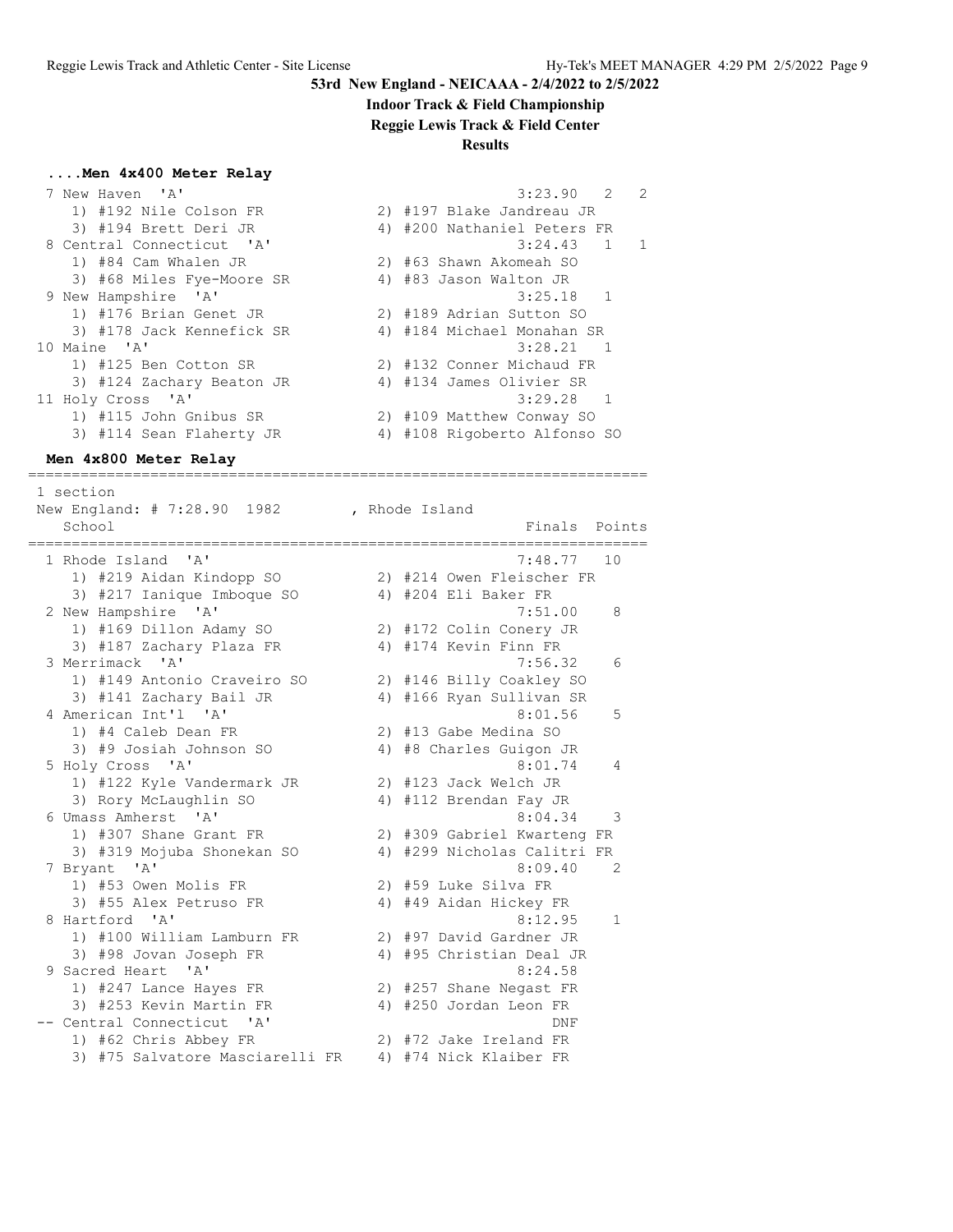# **Indoor Track & Field Championship**

**Reggie Lewis Track & Field Center**

**Results**

## **Men Distance Medley**

| 1 section<br>New England: # 9:36.64 2007 , Providence College<br>School                            |                                            |                                       | Finals Points            |        |
|----------------------------------------------------------------------------------------------------|--------------------------------------------|---------------------------------------|--------------------------|--------|
| 1 Umass Amherst 'A'                                                                                |                                            | $9:58.05$ 10                          |                          |        |
| 1) #307 Shane Grant FR                                                                             |                                            | 2) #310 Alexander Laurent FR          |                          |        |
| 3) #309 Gabriel Kwarteng FR 4) #311 Zach Lefever SR                                                |                                            |                                       |                          |        |
| 2 American Int'l 'A'                                                                               |                                            | 10:07.68                              | 8                        |        |
| 1) #1 Jason Beaver SO                                                                              |                                            | 2) #15 Junior Pontes Da Veiga FR      |                          |        |
| 3) #8 Charles Guigon JR                                                                            |                                            | 4) #16 Gavin Smith FR                 |                          |        |
| 3 New Hampshire 'A'                                                                                |                                            | 10:12.83                              | 6                        |        |
| 1) #173 William Curran SO                                                                          |                                            | 2) #176 Brian Genet JR                |                          |        |
| 3) #169 Dillon Adamy SO                                                                            |                                            | 4) #186 Aidan O'Hern SO               |                          |        |
| 4 Rhode Island 'A'                                                                                 |                                            | 10:15.23                              | 5                        |        |
| 1) #219 Aidan Kindopp SO<br>3) #214 Owen Fleischer FR                                              |                                            | 2) #215 Robert Hauser FR              |                          |        |
| 5 Stonehill 'A'                                                                                    |                                            | 4) #238 Eric Zulkofske JR<br>10:32.52 | 4                        |        |
| 1) #276 Ian Cann SO                                                                                |                                            | 2) #281 Shea Drugan FR                |                          |        |
| 3) Connor Hughes SO                                                                                |                                            | 4) #288 Nickolas McNamee SR           |                          |        |
| 6 Holy Cross 'A'                                                                                   |                                            | 10:35.14                              | $\overline{\phantom{a}}$ |        |
| 1) #123 Jack Welch JR                                                                              |                                            | 2) #116 Stephen Joseph FR             |                          |        |
| 3) #115 John Gnibus SR                                                                             |                                            | 4) #112 Brendan Fay JR                |                          |        |
| 7 Bryant 'A'                                                                                       |                                            | 10:52.08                              | 2                        |        |
| 1) #45 Jason Dolan JR                                                                              |                                            | 2) #48 Jacob Goodman SO               |                          |        |
| 3) #50 Nolan Hickey FR                                                                             |                                            | 4) #35 William Bittrich JR            |                          |        |
| Men High Jump                                                                                      |                                            |                                       |                          |        |
|                                                                                                    |                                            |                                       |                          |        |
| Opening height: 1.75m +5cm<br>New England: # 2.22m 1984 Nick Saunders - 7' 3.5", Boston University |                                            |                                       |                          |        |
| Name                                                                                               | Year School<br>;========================== | Finals                                |                          | Points |
| 1 # 183 Kevin McGrath JR New Hampshire 2.08m 6-09.75 10<br>1.90 1.95 2.00 2.05 2.08 2.11           |                                            |                                       |                          |        |
| O O O XXO XXX<br>$\circ$<br>2 # 256 Owen Nassaney FR Sacred Heart<br>1.90 1.95 2.00 2.05           |                                            | 2.00m                                 | 6-06.75                  | 8      |
| O O XXX<br>$\circ$<br>3 # 118 Michael Mazzocca SO Holy Cross<br>2.00 2.05                          |                                            | J2.00m                                | $6 - 06.75$              | 6      |
| XXO XXX<br>4 # 94 Anthony Clavette JR Hartford<br>1.90 1.95 2.00                                   |                                            |                                       | 1.95m 6-04.75 4.50       |        |
| O O XXX<br>4 # 230 John Santos FR Rhode Island<br>1.80 1.85 1.90 1.95 2.00                         |                                            |                                       | 1.95m 6-04.75 4.50       |        |
| 0 0 0 0 XXX<br>6 # 226 Jack Reichenbach<br>1.90 1.95 2.00<br>O XXX<br>XO.                          | JR Rhode Island                            | J1.95m                                | $6 - 04.75$              | 3      |

O XO XXX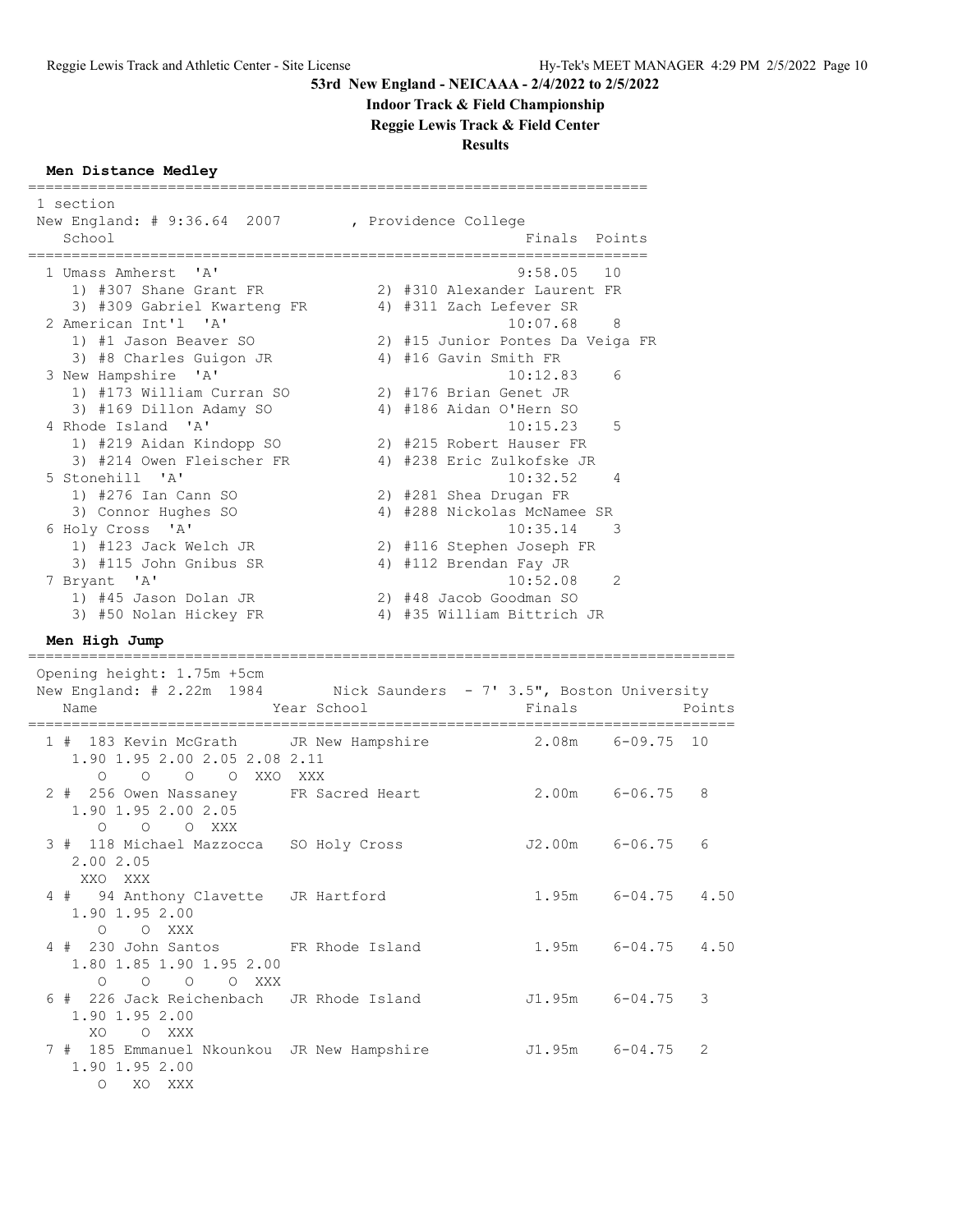### **Indoor Track & Field Championship**

**Reggie Lewis Track & Field Center**

**Results**

|  |  |  |  | Men High Jump |  |
|--|--|--|--|---------------|--|
|--|--|--|--|---------------|--|

| 8 # 248 Nazir Hibbert FR Sacred Heart<br>1.85 1.90 1.95<br>O XXO XXX |                                                          |                   | $1.90m$ $6-02.75$ 1 |
|----------------------------------------------------------------------|----------------------------------------------------------|-------------------|---------------------|
| 9 # 193 Jordany Dely FR New Haven<br>1.80 1.85 1.90                  |                                                          | 1.85m 6-00.75     |                     |
| O O XXX<br>1.80 1.85 1.90                                            | 9 # 85 Kyle Wimbish FR Central Connecticut 1.85m 6-00.75 |                   |                     |
| O O XXX<br>9 # 290 Jacob Pacheco SO Stonehill<br>1.80 1.85 1.90      |                                                          | $1.85m$ $6-00.75$ |                     |
| O O XXX<br>9 # 126 Ryan Gendron FR Maine<br>1.80 1.85 1.90           |                                                          | 1.85m 6-00.75     |                     |
| O O XXX<br>13 # 159 Maxim Lussier FR Merrimack<br>1.75 1.80 1.85     |                                                          |                   | $1.80m$ $5-10.75$   |
| XO OXXX<br>14 # 162 Colin Murphy SO Merrimack<br>1.75 1.80           |                                                          | $1.75m$ $5-08.75$ |                     |
| O XXX<br>14 # 251 Rafael Mahario FR Sacred Heart<br>1.75 1.80        |                                                          | $1.75m$ $5-08.75$ |                     |
| O XXX<br>-- # 43 Divas Cruz FR Bryant<br>1.75<br>XXX X               |                                                          | ΝH                |                     |

**Men Pole Vault**

 Opening height: 3.80m, + 15cm New England: # 5.26m 2013 Cory Duggan - 17'3", Connecticut Name Year School Finals Points ================================================================================= 1 # 207 Mason Brubaker FR Rhode Island 4.70m 15-05.00 10 3.80 3.95 4.10 4.25 4.40 4.55 4.70 4.80 P P O O O XXO XXO XX 2 # 268 Oliver Hayes SO So. Conn. St. 4.55m 14-11.00 7 3.80 3.95 4.10 4.25 4.40 4.55 4.70 P P P O XO O XXX 2 # 270 Nathaniel Llanos JR So. Conn. St. 4.55m 14-11.00 7 3.80 3.95 4.10 4.25 4.40 4.55 4.70 P P P P XO O XXX 4 # 111 Timothy (Tj) Dugg SR Holy Cross J4.55m 14-11.00 5 3.80 3.95 4.10 4.25 4.40 4.55 4.70 P P P O O XXO XXX 5 # 51 Mason Jones FR Bryant 4.25m 13-11.25 4 3.80 3.95 4.10 4.25 4.40 P P XO XO XXX 6 # 244 Daniel DiGangi SO Sacred Heart J4.25m 13-11.25 3 3.80 3.95 4.10 4.25 4.40 P O O XXO XXX

=================================================================================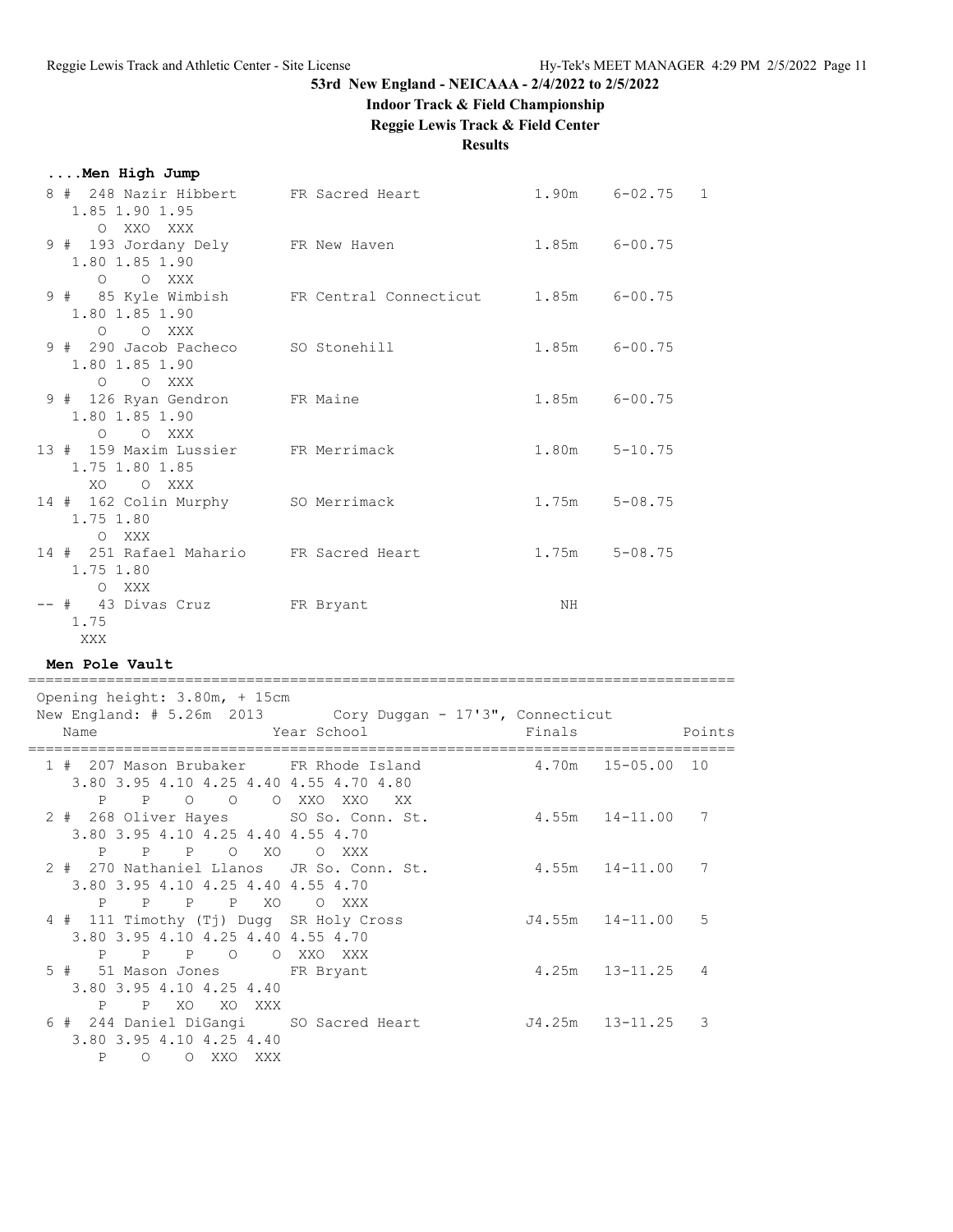# **Indoor Track & Field Championship**

**Reggie Lewis Track & Field Center**

## **Results**

====================================================================================

|  | Men Pole Vault |
|--|----------------|
|  |                |

| SO Stonehill<br>290 Jacob Pacheco<br>3.80 3.95 4.10 4.25           | 4.10m | 13-05.25                                    | 2               |
|--------------------------------------------------------------------|-------|---------------------------------------------|-----------------|
| XXX                                                                |       | 12-11.50                                    | 1               |
| 9 # 278 Cody DeAngelo<br>SO Stonehill                              |       | $12 - 11.50$                                |                 |
| 10 # 336 Elijah Sleasman SO Wentworth                              | 3.80m | $12 - 05.50$                                |                 |
| -- # 272 Hayden Rovelli<br>SO So. Conn. St.<br>3.80 3.95 4.10 4.25 | ΝH    |                                             |                 |
| XXX<br>127 William Green<br>SR Maine<br>3.80 3.95 4.10 4.25        | ΝH    |                                             |                 |
|                                                                    | XXX   | 80 Yoskar Rosas-Pere FR Central Connecticut | 3.95m<br>J3.95m |

## **Men Long Jump**

| Nine (9) to Finals<br>New England: # 7.75m 1986 Ray Hawkins - 25'5.25", Boston College                |                      |                          |                |
|-------------------------------------------------------------------------------------------------------|----------------------|--------------------------|----------------|
| Name Name Year School Finals Finals H# Points                                                         |                      |                          |                |
| 1 # 227 Garrett Robinson JR Rhode Island 7.26m 23-10.00 2 10<br>6.95m 6.87m 7.26m PASS PASS PASS      |                      |                          |                |
| 2 # 11 Yvan Lopes Ribeir FR American Int'l 3.23m 23-08.75 2 8<br>FOUL 7.23m PASS FOUL PASS FOUL       |                      |                          |                |
| 3 # 300 Andrew Chabon SR Umass Amherst 7.10m 23-03.50 2<br>7.10m FOUL 6.79m 7.07m FOUL 5.76m          |                      |                          | 6              |
| 4 # 71 Israel Henriques- FR Central Connecticut 7.07m 23-02.50 2<br>6.89m 7.07m 6.82m 6.80m FOUL FOUL |                      |                          | 5              |
| 5 # 232 Davon Tate FR Rhode Island<br>7.03m FOUL 6.72m PASS PASS PASS                                 |                      | $7.03m$ $23-00.75$ 2     | $\overline{4}$ |
| 6 # 267 Jaylynn Ellerbe-C JR So. Conn. St. 7.00m 22-11.75 2<br>6.57m 6.75m 6.87m 6.93m 7.00m 6.83m    |                      |                          | 3              |
| 7 # 226 Jack Reichenbach JR Rhode Island<br>6.54m 6.98m 6.68m 6.73m 6.99m 6.75m                       | $6.99m$ $22-11.25$ 2 |                          | 2              |
| 8 # 129 Kyle Jacques SR Maine<br>6.92m FOUL PASS PASS PASS FOUL                                       |                      | $6.92m$ $22-08.50$ $2$ 1 |                |
| 9 # 125 Ben Cotton SR Maine<br>6.59m 6.54m 6.78m 6.34m 6.79m 6.71m                                    |                      | $6.79m$ $22-03.50$ 2     |                |
| 10 # 199 Zerion Montgomery FR New Haven<br>6.50m FOUL 6.68m                                           | $6.68m$ $21-11.00$ 1 |                          |                |
| 10 # 140 Elijah White SR Maine<br>FOUL 6.41m 6.68m                                                    |                      | $6.68m$ $21-11.00$ 1     |                |
| 12 # 269 Joshua Lanzieri FR So. Conn. St. 6.61m 21-08.25 2<br>FOUL 6.61m FOUL                         |                      |                          |                |
| 13 # 304 Tyler Glendon SO Umass Amherst 6.54m 21-05.50 1<br>6.49m 6.48m 6.54m                         |                      |                          |                |
| 14 # 17 Hilton Smith SO American Int'l 6.50m 21-04.00 1<br>FOUL 6.37m 6.50m                           |                      |                          |                |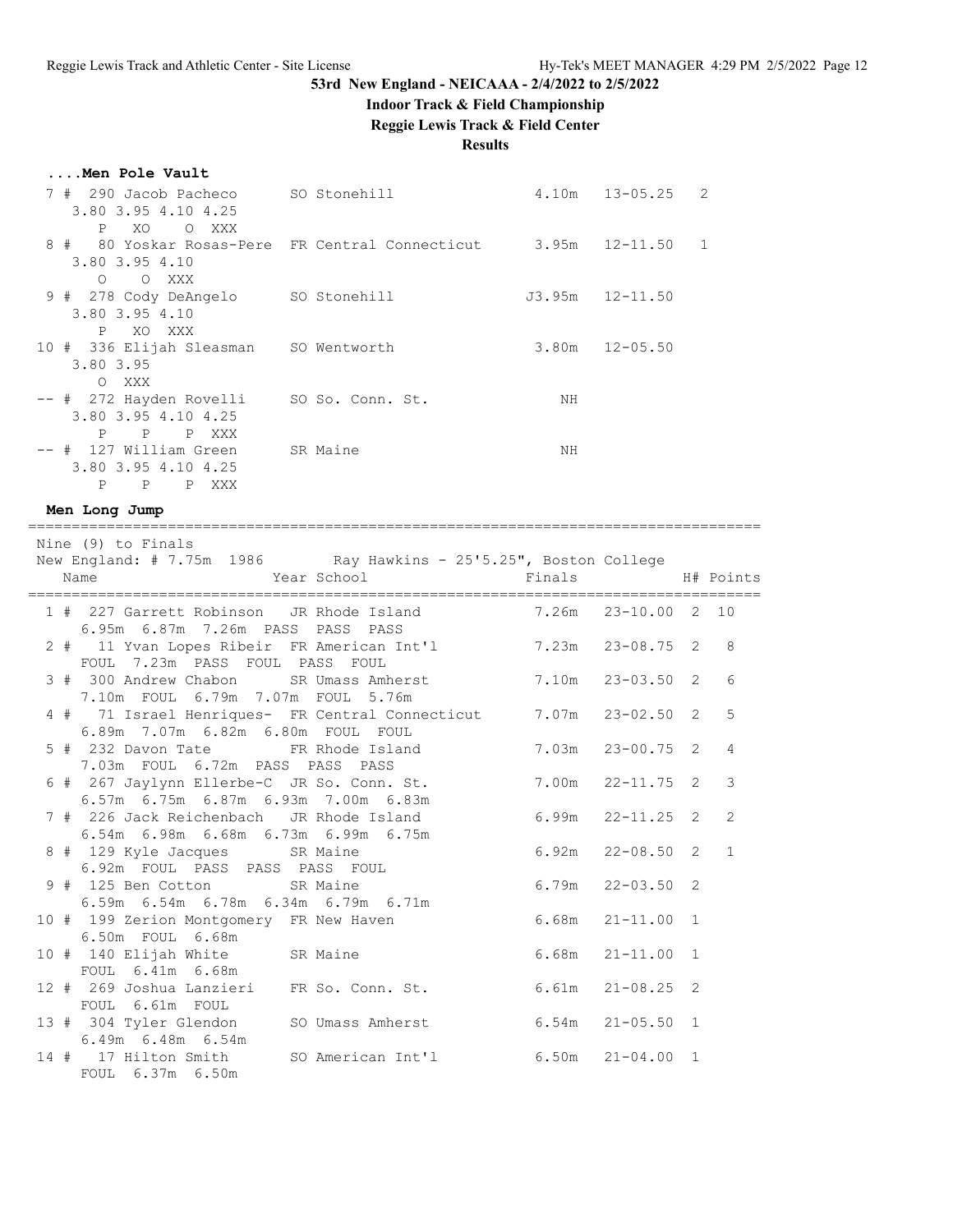**....Men Long Jump**

# **53rd New England - NEICAAA - 2/4/2022 to 2/5/2022**

# **Indoor Track & Field Championship**

**Reggie Lewis Track & Field Center**

**Results**

| 15 # 196 Kenneth Holland FR New Haven<br>FOUL 6.15m 6.45m                          |                                                                                                                                  |        | $6.45m$ $21-02.00$ 1 |              |
|------------------------------------------------------------------------------------|----------------------------------------------------------------------------------------------------------------------------------|--------|----------------------|--------------|
| 16 # 33 Kalan Aylward FR Bryant<br>FOUL 6.29m FOUL                                 |                                                                                                                                  |        | $6.29m$ $20-07.75$ 1 |              |
| 17 # 185 Emmanuel Nkounkou JR New Hampshire<br>FOUL 6.27m FOUL                     |                                                                                                                                  |        | $6.27m$ $20-07.00$   | $\mathbf{1}$ |
| 18 # 40 Zachary Clasby FR Bryant<br>FOUL FOUL 5.98m                                |                                                                                                                                  |        | $5.98m$ $19-07.50$   | $\mathbf{1}$ |
| -- # 328 Knute Linehan FR Vermont<br>PASS x x                                      |                                                                                                                                  | ND     |                      | $\mathbf{1}$ |
| Men Triple Jump                                                                    |                                                                                                                                  |        |                      |              |
|                                                                                    |                                                                                                                                  |        |                      |              |
| Nine (9) to Finals                                                                 |                                                                                                                                  |        |                      |              |
|                                                                                    | New England: # 15.78m 2008 Daniel Hutcherson - 51'9.25", Connecticut<br>Other: @ 15.78m 2019 Malik Snead - 51'9.25", Connecticut |        |                      |              |
| Name                                                                               | Year School                                                                                                                      | Finals | Points               |              |
|                                                                                    |                                                                                                                                  |        |                      |              |
| 14.26m  14.14m  14.11m  PASS  13.81m  14.64m                                       | 1 # 12 Worlf Malivert FR American Int'l 14.64m 48-00.50 10                                                                       |        |                      |              |
| 14.32m 13.99m PASS PASS PASS                                                       | 2 # 227 Garrett Robinson JR Rhode Island 14.32m 46-11.75 8                                                                       |        |                      |              |
| 3 # 191 Jonathan Cineus JR New Haven<br>13.70m PASS PASS 13.97m 14.24m 13.72m      |                                                                                                                                  |        | 14.24m 46-08.75      | 6            |
| 4 # 323 Orion Joyner NA Rhode Island<br>14.13m  13.73m  13.69m  14.22m  PASS  PASS |                                                                                                                                  |        | 14.22m  46-08.00     | 5            |
| 5 # 155 Joron Harrell JR Merrimack<br>FOUL 14.10m 13.71m 14.00m 13.84m FOUL        |                                                                                                                                  |        | 14.10m  46-03.25     | 4            |
| 6 # 199 Zerion Montgomery FR New Haven<br>FOUL 13.05m 13.12m 13.16m 13.85m FOUL    |                                                                                                                                  |        | 13.85m 45-05.25      | 3            |
| FOUL 13.18m 13.51m FOUL 12.78m FOUL                                                | 7 # 71 Israel Henriques- FR Central Connecticut 13.51m 44-04.00                                                                  |        |                      | 2            |
| 8 # 140 Elijah White SR Maine<br>13.44m 13.42m 13.48m FOUL FOUL 13.43m             |                                                                                                                                  |        | 13.48m  44-02.75  1  |              |
| 9 # 196 Kenneth Holland FR New Haven<br>12.99m FOUL 13.41m 13.14m 13.00m FOUL      |                                                                                                                                  |        | 13.41m  44-00.00     |              |
| 10 # 33 Kalan Aylward FR Bryant<br>12.59m FOUL 12.50m                              |                                                                                                                                  |        | $12.59m$ $41-03.75$  |              |
| 11.88m  12.27m  12.07m                                                             | 11 # 18 Dasaun Stewart FR American Int'l 12.27m 40-03.25                                                                         |        |                      |              |
| FOUL FOUL FOUL                                                                     | -- # 19 ToRae Wright FR American Int'l FOUL                                                                                      |        |                      |              |
| -- #  230 John Santos<br>FOUL FOUL FOUL                                            | FR Rhode Island                                                                                                                  | FOUL   |                      |              |
|                                                                                    |                                                                                                                                  |        |                      |              |
| Men Shot Put<br>====================================                               |                                                                                                                                  |        |                      |              |
| Nine (9) to Finals<br>Name                                                         | New England: # 18.92m 1986 Gerry Domini - 62'1", Brown University<br>Year School                                                 | Finals |                      | H# Points    |
|                                                                                    |                                                                                                                                  |        |                      |              |
| 1 # 218 Derek Jacobs SR Rhode Island<br>FOUL 16.38m FOUL FOUL 15.83m FOUL          |                                                                                                                                  | 16.38m | 53-09.00             | 2 10         |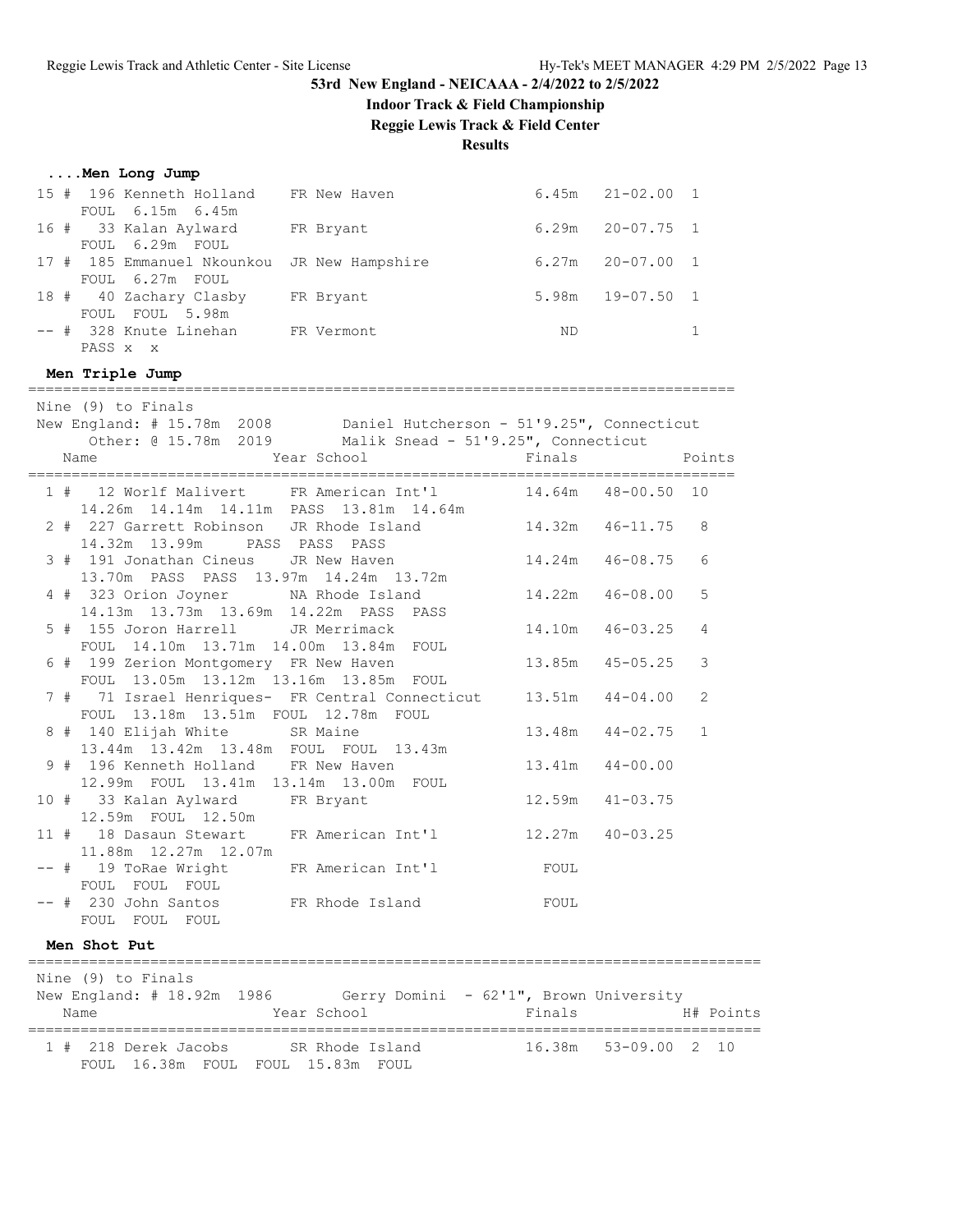## **Indoor Track & Field Championship**

**Reggie Lewis Track & Field Center**

**Results**

### **....Men Shot Put**

| Nine (9) to Finals<br>New England: # 22.45m 1984<br>Declan Hegarty - 73'8", Boston University |                                                                                  |                                                              |        |                     |              |               |  |  |  |
|-----------------------------------------------------------------------------------------------|----------------------------------------------------------------------------------|--------------------------------------------------------------|--------|---------------------|--------------|---------------|--|--|--|
|                                                                                               | Men Weight Throw                                                                 |                                                              |        |                     |              |               |  |  |  |
|                                                                                               | -- # 70 Leon Green<br>FOUL FOUL FOUL                                             | SO Central Connecticut                                       | FOUL   |                     | 1            |               |  |  |  |
|                                                                                               | 23 # 188 Max Rome<br>12.48m  12.09m<br>FOUL                                      | FR New Hampshire                                             |        | $12.48m$ $40-11.50$ | 1            |               |  |  |  |
|                                                                                               | 22 # 37 John Bruder FR Bryant<br>12.80m FOUL 12.84m                              |                                                              |        | 12.84m  42-01.50  1 |              |               |  |  |  |
|                                                                                               | 21 # 335 Jared Pierce JR Wentworth<br>12.39m  12.91m  12.82m                     | 12.91m  42-04.25  1                                          |        |                     |              |               |  |  |  |
|                                                                                               | 13.44m 13.04m 13.29m                                                             |                                                              |        |                     |              |               |  |  |  |
|                                                                                               | 13.83m FOUL FOUL<br>20 # 163 Nathan Quaye JR Merrimack                           | 13.44m                                                       |        | $44 - 01.25$ 1      |              |               |  |  |  |
|                                                                                               | FOUL FOUL 13.92m<br>19 # 128 Cameron Hughes FR Maine                             |                                                              | 13.83m | $45 - 04.50$        | 2            |               |  |  |  |
|                                                                                               | 13.96m FOUL 12.97m<br>18 # 222 Nick Morse                                        | SO Rhode Island 13.92m 45-08.00 1                            |        |                     |              |               |  |  |  |
|                                                                                               | 13.97m FOUL FOUL                                                                 | 17 # 303 Joseph Duggan FR Umass Amherst 13.96m               |        | $45 - 09.75$        | 2            |               |  |  |  |
|                                                                                               | 16 # 46 Grant Dubiel SO Bryant                                                   |                                                              |        | 13.97m 45-10.00 1   |              |               |  |  |  |
|                                                                                               | 15 # 104 Dylan Murad<br>14.04m 13.86m FOUL                                       | SR Hartford 14.04m                                           |        | $46 - 00.75$        | $\mathbf{1}$ |               |  |  |  |
|                                                                                               | 14 # 171 Patrick Brogioli<br>13.28m  14.06m  13.16m                              | JR New Hampshire                                             | 14.06m | $46 - 01.50$ 1      |              |               |  |  |  |
|                                                                                               | 13 # 179 John King<br>14.23m  13.96m  14.18m                                     | JR New Hampshire 14.23m                                      |        | $46 - 08.25$ 1      |              |               |  |  |  |
|                                                                                               | 12 # 177 Joshua Hoffman<br>13.57m  14.42m  14.20m                                | FR New Hampshire 14.42m 47-03.75 2                           |        |                     |              |               |  |  |  |
|                                                                                               | 13.77m 13.80m 14.51m                                                             | 11 # 86 Croix Albee JR Franklin Pierce 14.51m 47-07.25       |        |                     | 2            |               |  |  |  |
|                                                                                               | FOUL FOUL 14.52m                                                                 |                                                              |        |                     |              |               |  |  |  |
|                                                                                               | 12.34m  14.57m  FOUL  FOUL  14.10m  13.96m                                       | 10 # 88 Salvatore Lando FR Franklin Pierce 14.52m 47-07.75 1 |        |                     |              |               |  |  |  |
|                                                                                               | 13.94m  14.29m  14.54m  FOUL  14.64m  FOUL                                       | 9 # 41 Brett Cloutier SR Bryant                              |        | $14.57m$ $47-09.75$ | 2            |               |  |  |  |
|                                                                                               | 13.86m  14.67m  13.67m  14.38m  14.63m  FOUL                                     | 8 # 78 Ed Radzion JR Central Connecticut 14.64m              |        | $48 - 00.50$        | $\mathbf{1}$ | $\mathbf{1}$  |  |  |  |
|                                                                                               |                                                                                  | 7 # 175 Andrew Fleming SO New Hampshire 14.67m 48-01.75 2    |        |                     |              | 2             |  |  |  |
|                                                                                               | 6 # 334 Kyle Moser JR Wentworth<br>14.83m 3.47m 14.26m FOUL 14.30m 14.09m        |                                                              | 14.83m | 48-08.00 2          |              | $\mathcal{S}$ |  |  |  |
|                                                                                               | 5 # 233 Christopher Tavar FR Rhode Island                                        | 12.99m  14.95m  FOUL  14.86m  FOUL  13.21m                   |        | 14.95m  49-00.75    | 2            | 4             |  |  |  |
|                                                                                               | 4 # 136 Jonathan Prell JR Maine<br>14.43m  14.51m  14.96m  15.21m  FOUL  15.38m  |                                                              |        | $15.38m$ $50-05.50$ | 2            | 5             |  |  |  |
|                                                                                               | 3 # 135 Sebastian Osborne SR Maine<br>14.97m  14.52m  14.61m  15.39m  FOUL  FOUL |                                                              |        | $15.39m$ $50-06.00$ | 2            | 6             |  |  |  |
|                                                                                               | 13.83m  14.73m  15.52m  FOUL  FOUL  FOUL                                         |                                                              |        |                     |              |               |  |  |  |
|                                                                                               |                                                                                  | 2 # 315 Coston O'Brien SR Umass Amherst                      | 15.52m | $50 - 11.00$ 2      |              | 8             |  |  |  |

Name 1988 Manne 1988 Mear School 1988 Finals H# Points ====================================================================================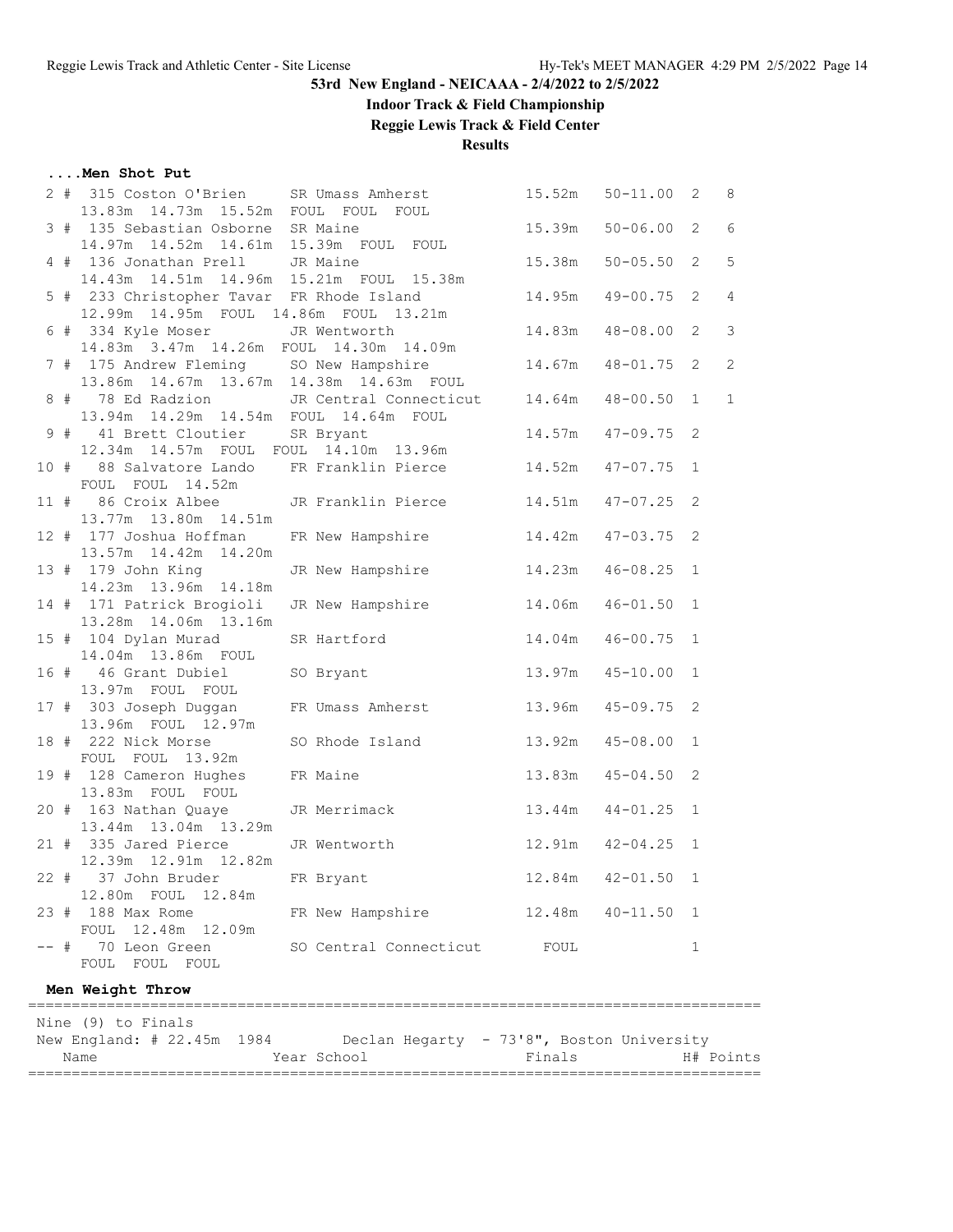## **Indoor Track & Field Championship**

**Reggie Lewis Track & Field Center**

## **Results**

## **....Men Weight Throw**

|  | 1 # 203 Jide Akinjisola   JR Rhode Island<br>19.08m FOUL FOUL FOUL FOUL 18.17m |                                                                 | 19.08m | $62 - 07.25$        | $\overline{2}$ | 10                        |
|--|--------------------------------------------------------------------------------|-----------------------------------------------------------------|--------|---------------------|----------------|---------------------------|
|  | 2 # 315 Coston O'Brien SR Umass Amherst                                        |                                                                 |        | 18.39m 60-04.00 2   |                | $\overline{\phantom{0}}8$ |
|  | FOUL FOUL 16.75m 18.21m 18.39m FOUL                                            |                                                                 |        |                     |                |                           |
|  | 3 # 243 Cameron Croce                                                          | JR Sacred Heart                                                 |        | 18.20m 59-08.50 2   |                | 6                         |
|  | 17.66m FOUL FOUL 18.04m 18.20m FOUL                                            |                                                                 |        |                     |                |                           |
|  | 4 # 208 Johnathan Buchana JR Rhode Island                                      |                                                                 |        | 17.76m 58-03.25 2   |                | 5                         |
|  | FOUL 16.71m FOUL FOUL 17.76m FOUL                                              |                                                                 |        |                     |                |                           |
|  | 5 # 218 Derek Jacobs SR Rhode Island                                           |                                                                 | 17.48m | $57 - 04.25$ 2      |                | $\overline{4}$            |
|  | FOUL 16.27m 17.39m FOUL 16.98m 17.48m                                          |                                                                 |        |                     |                |                           |
|  | 6 # 206 Sam Bond FR Rhode Island                                               |                                                                 | 17.37m | $57 - 00.00$ 2      |                | $\overline{3}$            |
|  | 16.38m FOUL 15.61m 16.61m 17.09m 17.37m                                        |                                                                 |        |                     |                |                           |
|  |                                                                                | 7 # 76 Andrew McCarthy JR Central Connecticut 16.65m 54-07.50 2 |        |                     |                | $\overline{c}$            |
|  | FOUL 14.66m 15.01m FOUL 16.65m FOUL                                            |                                                                 |        |                     |                |                           |
|  | 8 # 138 Lewis Roebuck JR Maine                                                 |                                                                 | 16.03m | $52 - 07.25$ 2      |                | $\mathbf{1}$              |
|  | 15.60m  15.42m  14.99m  16.03m  15.49m  FOUL                                   |                                                                 |        |                     |                |                           |
|  | 9 # 271 Gary Robinson Jr FR So. Conn. St.                                      |                                                                 |        | 15.94m 52-03.75 2   |                |                           |
|  | 15.94m FOUL 15.54m 15.37m 15.57m 14.02m                                        |                                                                 |        |                     |                |                           |
|  |                                                                                | 10 # 233 Christopher Tavar FR Rhode Island                      |        | 14.94m  49-00.25  1 |                |                           |
|  | 14.56m  14.25m  14.94m                                                         |                                                                 |        |                     |                |                           |
|  |                                                                                | 11 # 171 Patrick Brogioli JR New Hampshire 14.72m 48-03.50 2    |        |                     |                |                           |
|  | 13.21m  14.72m  14.30m                                                         |                                                                 |        |                     |                |                           |
|  | 12 # 175 Andrew Fleming                                                        | SO New Hampshire                                                | 14.13m | $46 - 04.25$ 1      |                |                           |
|  | 14.00m  13.88m  14.13m                                                         |                                                                 |        | 12.95m  42-06.00  1 |                |                           |
|  | 13 # 266 Adelino Daveiga<br>FOUL FOUL 12.95m                                   | SO So. Conn. St.                                                |        |                     |                |                           |
|  | 14 # 42 Bill Conlan                                                            | SR Bryant                                                       |        | 12.89m  42-03.50  1 |                |                           |
|  | FOUL 12.58m 12.89m                                                             |                                                                 |        |                     |                |                           |
|  | 15 # 334 Kyle Moser                                                            | JR Wentworth 12.71m                                             |        | $41 - 08.50$ 1      |                |                           |
|  | 12.07m  FOUL  12.71m                                                           |                                                                 |        |                     |                |                           |
|  | 16 # 86 Croix Albee                                                            | JR Franklin Pierce 12.68m 41-07.25 1                            |        |                     |                |                           |
|  | FOUL 12.68m FOUL                                                               |                                                                 |        |                     |                |                           |
|  | $17$ # 277 Chris Cox                                                           | SO Stonehill                                                    |        | 12.39m  40-07.75  1 |                |                           |
|  | 12.39m FOUL 10.71m                                                             |                                                                 |        |                     |                |                           |
|  | 18 # 188 Max Rome                                                              | FR New Hampshire                                                |        | 12.35m  40-06.25  1 |                |                           |
|  | 12.15m  12.35m  FOUL                                                           |                                                                 |        |                     |                |                           |
|  | 19 # 292 Ethan Peck                                                            | FR Stonehill                                                    | 12.08m | $39 - 07.75$ 1      |                |                           |
|  | 11.87m FOUL 12.08m                                                             |                                                                 |        |                     |                |                           |
|  |                                                                                | 20 # 106 Joseph Stephenson FR Hartford 11.18m 36-08.25 1        |        |                     |                |                           |
|  | FOUL 11.18m FOUL                                                               |                                                                 |        |                     |                |                           |
|  | -- # 239 Daniel Blatman FR Sacred Heart                                        |                                                                 | FOUL   |                     | $\mathbf{1}$   |                           |
|  | FOUL FOUL FOUL                                                                 |                                                                 |        |                     |                |                           |
|  | -- # 287 Robert Lisi SR Stonehill                                              |                                                                 | FOUL   |                     | $\mathbf{1}$   |                           |
|  | FOUL FOUL FOUL                                                                 |                                                                 |        |                     |                |                           |

## **Heptathlon: #1 Men 60 Meter Dash Heptathlon**

|  | Name |                     | New England: $\#$ 6.96 2016 |  | Year School | Mike DiMambro, Rhode Island | Finals H# Points |                |     |
|--|------|---------------------|-----------------------------|--|-------------|-----------------------------|------------------|----------------|-----|
|  |      |                     | $1$ # 221 Wyatt Lamell      |  |             | FR Rhode Island             | 7.13 2           |                | 837 |
|  |      |                     | 2 # 212 Devin Donahue       |  |             | FR Rhode Island             | 7.24             | $\overline{2}$ | 799 |
|  |      |                     | 3 # 124 Zachary Beaton      |  | JR Maine    |                             | 7.30             | $\overline{2}$ | 779 |
|  |      |                     | 4 # 107 John Minicus        |  | JR Harvard  |                             | 7.40             | $\overline{2}$ | 745 |
|  |      | $5$ # 235 Ryan Tona |                             |  |             | FR Rhode Island             | 7.46             | $\overline{2}$ | 726 |
|  |      |                     |                             |  |             |                             |                  |                |     |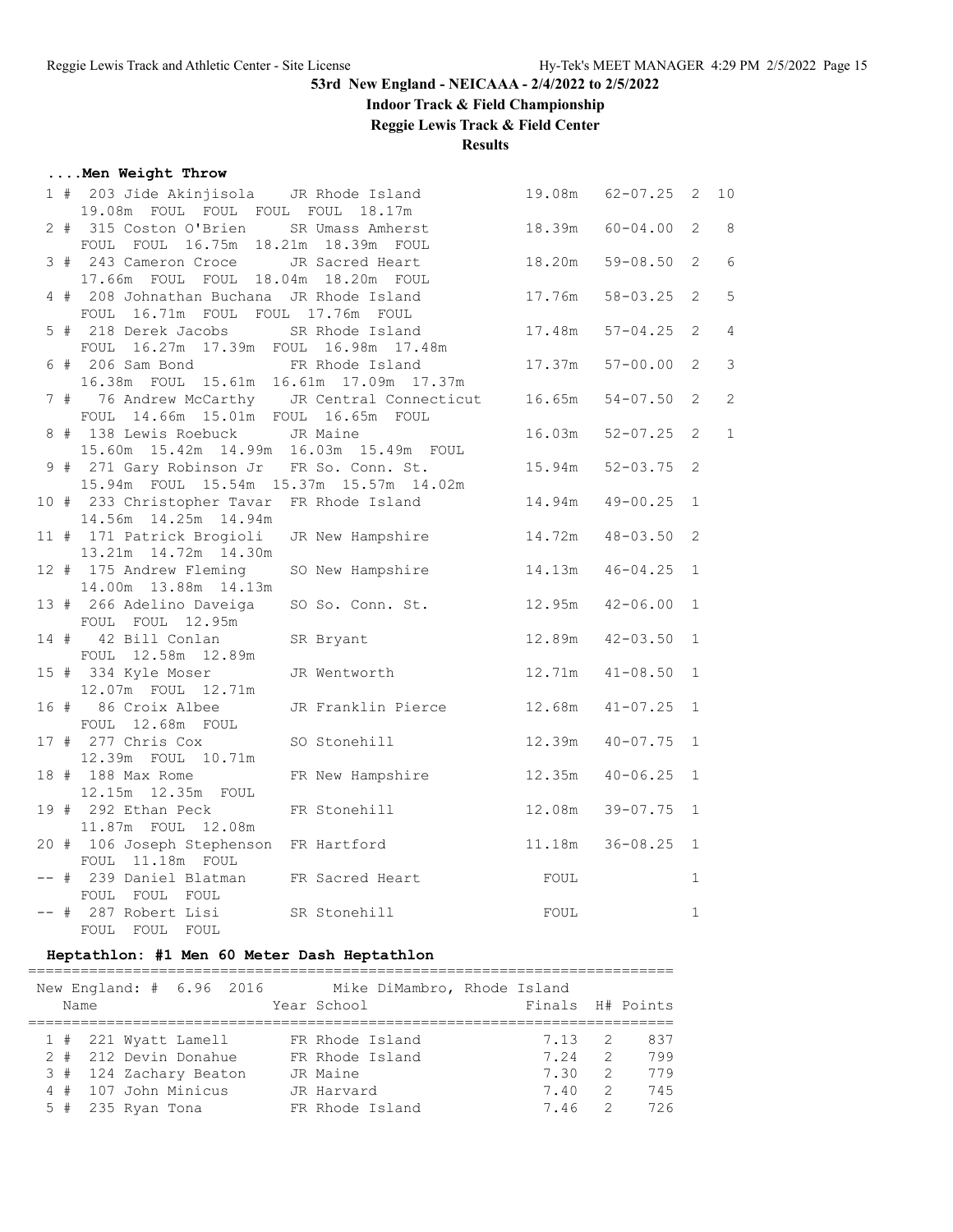## **Indoor Track & Field Championship**

**Reggie Lewis Track & Field Center**

### **Results**

### **....Heptathlon: #1 Men 60 Meter Dash Heptathlon**

| 6 # 314 Mason Miller |                                            |               | FR Umass Amherst | 7.64 1     | 668   |
|----------------------|--------------------------------------------|---------------|------------------|------------|-------|
|                      | 7 # 321 Matthew Tarantino JR Umass Amherst |               |                  | 7.71 1 646 |       |
|                      | 8 # 365 Kevin Yatsuhashi FR Holy Cross     |               |                  | 7.80 1 619 |       |
| 9 #   21 Noah Laren  |                                            | SO Assumption |                  | 7.83 1     | - 610 |

### **Heptathlon: #7 Men 1000 Meter Run Heptathlon**

=======================================================================

|   | New England: # 2:37.90 2014<br>Nick Lebron, So. Connecticut |  |                       |  |                  |               |     |  |  |  |  |
|---|-------------------------------------------------------------|--|-----------------------|--|------------------|---------------|-----|--|--|--|--|
|   | Name                                                        |  |                       |  | Year School      | Finals Points |     |  |  |  |  |
|   |                                                             |  |                       |  |                  |               |     |  |  |  |  |
|   | #                                                           |  | 21 Noah Laren         |  | SO Assumption    | 2:46.88       | 798 |  |  |  |  |
| 2 | #                                                           |  | 221 Wyatt Lamell      |  | FR Rhode Island  | 2:54.66       | 718 |  |  |  |  |
|   | 3#                                                          |  | 124 Zachary Beaton    |  | JR Maine         | 2:56.91       | 695 |  |  |  |  |
| 4 | #                                                           |  | 235 Ryan Tona         |  | FR Rhode Island  | 2:57.14       | 693 |  |  |  |  |
|   | 5#                                                          |  | 212 Devin Donahue     |  | FR Rhode Island  | 2:58.42       | 680 |  |  |  |  |
| 6 | #                                                           |  | 107 John Minicus      |  | JR Harvard       | 3:02.56       | 639 |  |  |  |  |
|   | 7#                                                          |  | 321 Matthew Tarantino |  | JR Umass Amherst | 3:05.12       | 615 |  |  |  |  |
| 8 | #                                                           |  | 314 Mason Miller      |  | FR Umass Amherst | 3:08.23       | 586 |  |  |  |  |
|   | 9#                                                          |  | 365 Kevin Yatsuhashi  |  | FR Holy Cross    | 3:10.06       | 569 |  |  |  |  |

### **Heptathlon: #5 Men 60 Meter Hurdles Heptathlon**

==========================================================================

|   |       |  |                    | New England: # 8.13 2016 |               | Mike DiMambro, Rhode Island |      |               |                  |
|---|-------|--|--------------------|--------------------------|---------------|-----------------------------|------|---------------|------------------|
|   | Name  |  |                    |                          | Year School   |                             |      |               | Finals H# Points |
|   |       |  |                    |                          |               |                             |      |               |                  |
|   | #     |  | 212 Devin Donahue  |                          |               | FR Rhode Island             | 8.29 | $\mathcal{L}$ | 910              |
|   | $2 +$ |  | 235 Ryan Tona      |                          |               | FR Rhode Island             | 8.48 | 2             | 865              |
|   | 3#    |  | 107 John Minicus   |                          | JR Harvard    |                             | 8.57 | 2             | 843              |
| 4 | #     |  | 124 Zachary Beaton |                          | JR Maine      |                             | 8.75 | 3             | 802              |
|   | 5#    |  |                    | 365 Kevin Yatsuhashi     | FR Holy Cross |                             | 8.85 | 3             | 779              |
| 6 | #     |  | 221 Wyatt Lamell   |                          |               | FR Rhode Island             | 9.03 |               | 739              |
| 7 | #     |  | 314 Mason Miller   |                          |               | FR Umass Amherst            | 9.07 | 3             | 730              |
| 8 | #     |  |                    | 321 Matthew Tarantino    |               | JR Umass Amherst            | 9.25 |               | 692              |
|   | 9#    |  | 21 Noah Laren      |                          | SO Assumption |                             | 9.65 |               | 609              |
|   |       |  |                    |                          |               |                             |      |               |                  |

### **Heptathlon: #4 Men High Jump Heptathlon**

=================================================================================

| New England: # 2.08m 2013 Trent Baltzell (6' 9.75"), Rhode Island<br>Name                                                                 | Year School          | Finals            | Points |
|-------------------------------------------------------------------------------------------------------------------------------------------|----------------------|-------------------|--------|
| 1 # 235 Ryan Tona FR Rhode Island<br>1.68 1.74 1.77 1.80 1.83 1.86 1.89 1.92 1.95<br>$\overline{O}$<br>$\circ$                            | O O XO XO XXO<br>XXX | $1.92m$ $6-03.50$ | 731    |
| 2 # 21 Noah Laren SO Assumption<br>1.68 1.74 1.80 1.83 1.86 1.89 1.92<br>$\begin{array}{ccccccccc}\n0 & 0 & 0 & \n\end{array}$<br>$\circ$ | XO XXX               | $1.89m$ $6-02.25$ | 705    |
| 3 # 124 Zachary Beaton JR Maine<br>1.71 1.77 1.83 1.86 1.89<br>O O XXX<br>XO<br>$\bigcirc$                                                |                      | $1.86m$ $6-01.25$ | 679    |
| 4 # 365 Kevin Yatsuhashi FR Holy Cross<br>1.74 1.77 1.80 1.83 1.86<br>XO XXX<br>$\Omega$<br>$\circ$                                       |                      | $1.83m$ $6-00.00$ | 653    |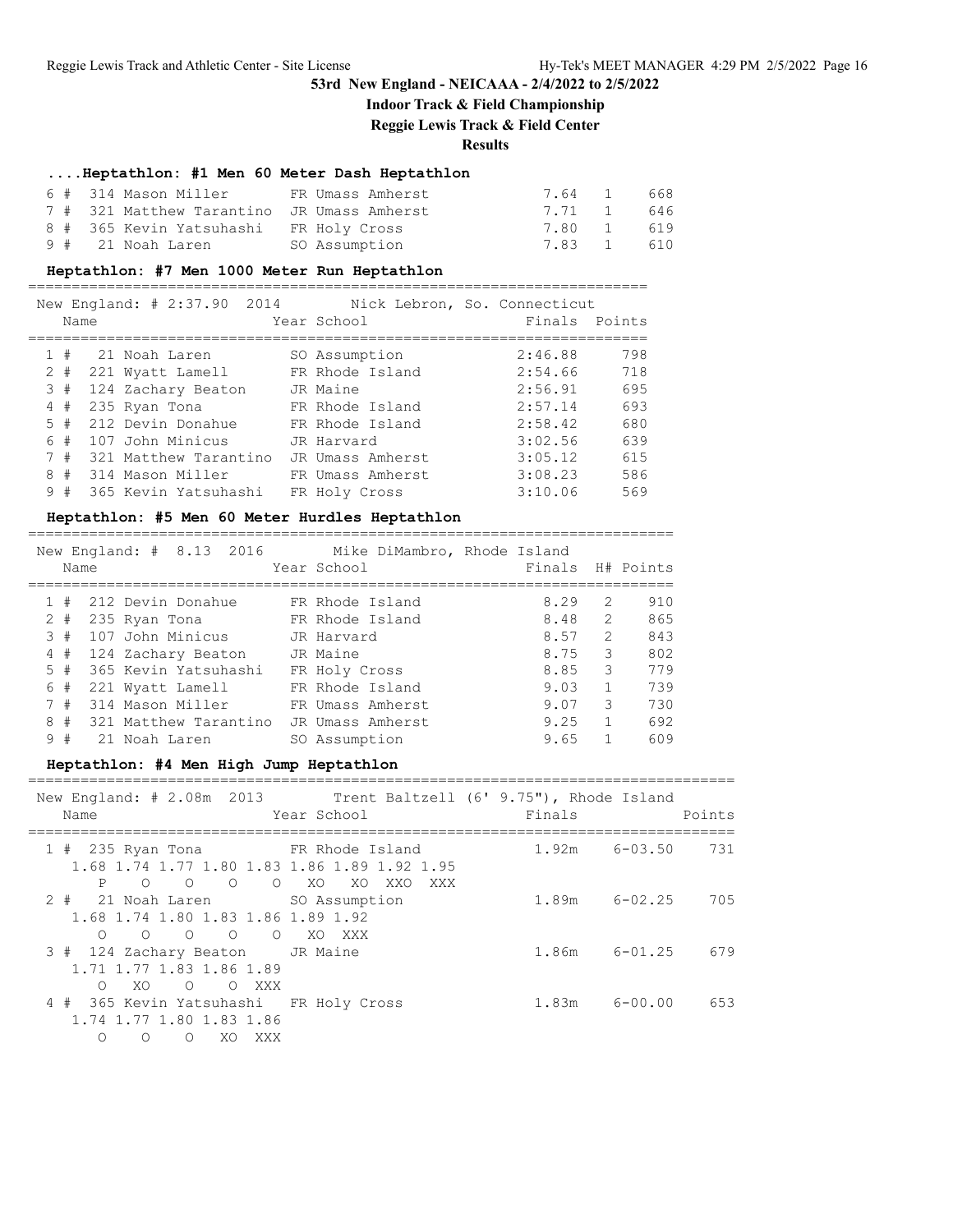**Indoor Track & Field Championship**

**Reggie Lewis Track & Field Center**

**Results**

| Heptathlon: #4 Men High Jump Heptathlon                                       |                  |       |             |     |
|-------------------------------------------------------------------------------|------------------|-------|-------------|-----|
| 321 Matthew Tarantino JR Umass Amherst<br>5#<br>1.68 1.71 1.74 1.77 1.80 1.83 |                  | 1.80m | $5 - 10.75$ | 627 |
| XO<br>$\Omega$<br>XO<br>XXO<br>$\Omega$                                       | XXX              |       |             |     |
| 107 John Minicus<br>5#                                                        | JR Harvard       | 1.80m | $5 - 10.75$ | 627 |
| 1.68 1.71 1.74 1.77 1.80                                                      |                  |       |             |     |
| XO.<br>XO.<br>XO.<br>$\circ$<br>$\circ$                                       |                  |       |             |     |
| 7 # 221 Wyatt Lamell FR Rhode Island                                          |                  | 1.77m | $5 - 09.75$ | 602 |
| 1.68 1.71 1.74 1.77 1.80                                                      |                  |       |             |     |
| $\circ$<br>XXX<br>XO.<br>$\Omega$<br>$\circ$<br>7#<br>314 Mason Miller        | FR Umass Amherst | 1.77m | $5 - 09.75$ | 602 |
| 1.74 1.77 1.80                                                                |                  |       |             |     |
| XXO<br>XXX<br>$\Omega$                                                        |                  |       |             |     |
| 9#<br>212 Devin Donahue                                                       | FR Rhode Island  | 1.68m | $5 - 06.00$ | 528 |
| 1.68 1.71                                                                     |                  |       |             |     |
| XXX<br>XO.                                                                    |                  |       |             |     |

### **Heptathlon: #6 Men Pole Vault Heptathlon**

| New England: # 4.84m 2014 Matt Kallur (15'10.5"), Vermont<br>Name                            | Year School Finals Points                                                       |                        |                        |  |
|----------------------------------------------------------------------------------------------|---------------------------------------------------------------------------------|------------------------|------------------------|--|
| 1 # 107 John Minicus JR Harvard 4.25m 13-11.25 688                                           |                                                                                 |                        |                        |  |
|                                                                                              | 3.45 3.55 3.65 3.75 3.85 3.95 4.05 4.15 4.25 4.40<br>P P P P P XO P XXO XXO XXX |                        |                        |  |
| 2 # 221 Wyatt Lamell FR Rhode Island 4.15m 13-07.25 659                                      | 3.35 3.45 3.55 3.65 3.75 3.85 3.95 4.05 4.15 4.25                               |                        |                        |  |
| 3 # 212 Devin Donahue FR Rhode Island                                                        | O P O P O P XXO XO XXO XXX                                                      |                        | 4.05m 13-03.50 631     |  |
| 3.35 3.45 3.55 3.65 3.75 3.85 3.95 4.05 4.15<br>0 P O P O O O XXO XXX                        |                                                                                 |                        |                        |  |
| 4 # 321 Matthew Tarantino JR Umass Amherst<br>3.35 3.45 3.55 3.65 3.75 3.85 3.95 4.05        |                                                                                 | $3.95m$ $12-11.50$ 603 |                        |  |
| $O$ $O$ $O$ $O$ $XO$ $XXO$<br>5 # 124 Zachary Beaton JR Maine                                | XO<br>XXX                                                                       |                        | $3.65m$ $11-11.75$ 522 |  |
| 3.05 3.15 3.25 3.35 3.45 3.55 3.65 3.75<br>O P O O O XXO XXO XXX                             |                                                                                 |                        |                        |  |
| 6 # 235 Ryan Tona FR Rhode Island<br>3.05 3.15 3.25 3.35 3.45                                | $3.35m$ $10-11.75$ $444$                                                        |                        |                        |  |
| O O O XO XXX<br>7 # 314 Mason Miller FR Umass Amherst 3.25m 10-08.00 418                     |                                                                                 |                        |                        |  |
| $\overline{O}$<br>XO                                                                         | 2.45 2.55 2.65 2.75 2.85 2.95 3.05 3.15 3.25 3.35<br>O O O O XO O XXO XXX       |                        |                        |  |
| 8 # 21 Noah Laren SO Assumption 2.95m 9-08.00 345<br>2.15 2.45 2.55 2.65 2.75 2.85 2.95 3.05 |                                                                                 |                        |                        |  |
| $O$ $O$ $XO$ $O$ $O$ $O$ $XXX$<br>$\Omega$<br>9 # 365 Kevin Yatsuhashi FR Holy Cross         | 2.85m 9-04.25 321                                                               |                        |                        |  |
| 2.85 2.95<br>O XXX                                                                           |                                                                                 |                        |                        |  |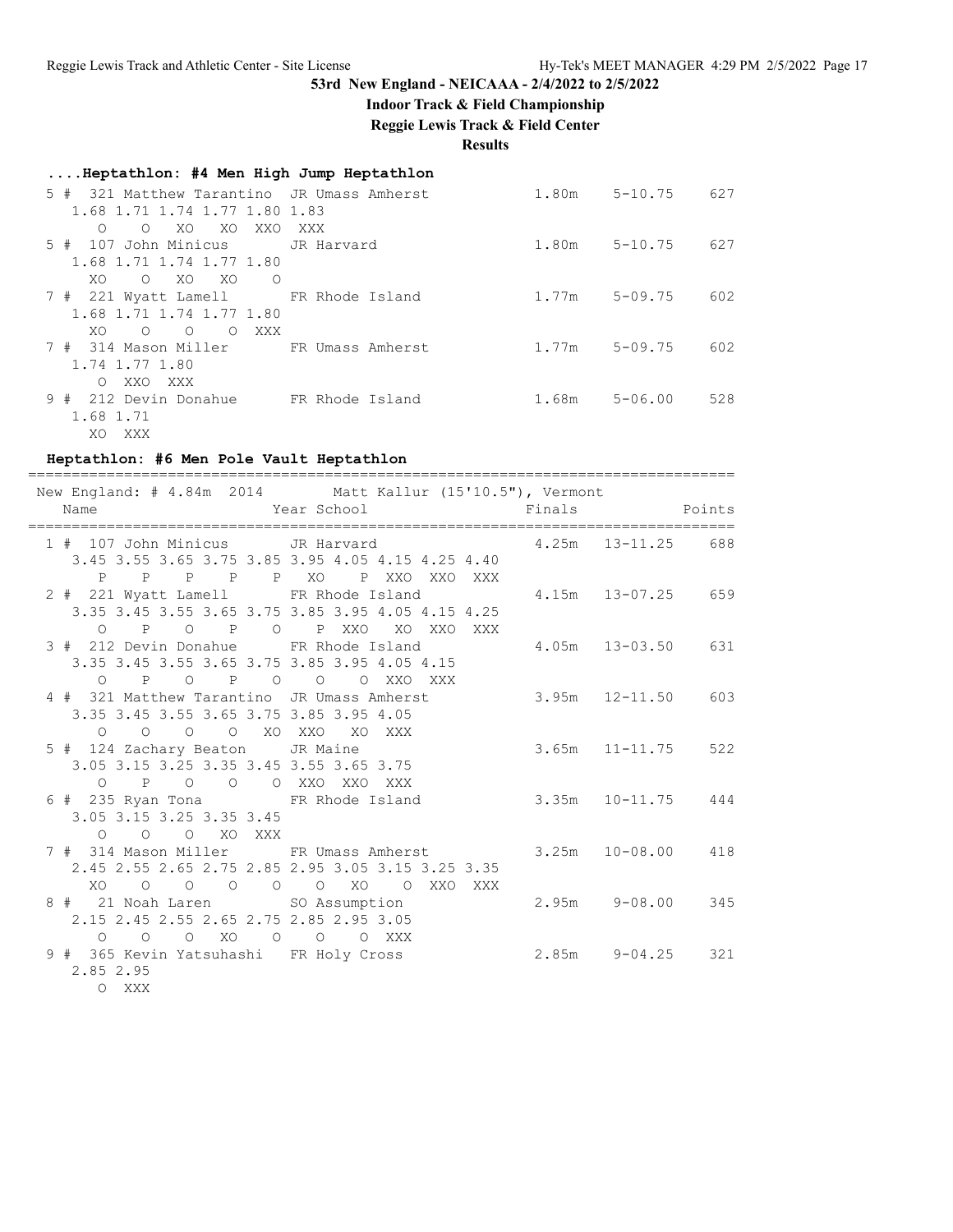# **Indoor Track & Field Championship**

**Reggie Lewis Track & Field Center**

## **Results**

## **Heptathlon: #2 Men Long Jump Heptathlon**

| New England: $# 7.20m 2016$ John Braga $(23' 7.5'')$ , Merrimack<br>Year School and the Marian School<br>Name |                  |  | Finals             | Points |
|---------------------------------------------------------------------------------------------------------------|------------------|--|--------------------|--------|
| 1 # 124 Zachary Beaton JR Maine<br>$6.45m$ $6.42m$ $6.77m$                                                    |                  |  | $6.77m$ $22-02.50$ | 760    |
| 2 # 107 John Minicus JR Harvard<br>$6.64m$ $6.74m$ FOUL                                                       |                  |  | $6.74m$ $22-01.50$ | 753    |
| 3 # 212 Devin Donahue FR Rhode Island<br>$6.42m$ $6.58m$ $6.71m$                                              |                  |  | $6.71m$ $22-00.25$ | 746    |
| 4 # 235 Ryan Tona FR Rhode Island<br>$6.46m$ $6.60m$ $6.32m$                                                  |                  |  | $6.60m$ $21-08.00$ | 720    |
| 5 # 221 Wyatt Lamell FR Rhode Island<br>6.13m FOUL 6.53m                                                      |                  |  | $6.53m$ $21-05.25$ | 704    |
| 6 # 321 Matthew Tarantino<br>$6.04m$ $6.32m$ $6.23m$                                                          | JR Umass Amherst |  | $6.32m$ $20-09.00$ | 657    |
| 7 # 314 Mason Miller FR Umass Amherst<br>6.03m 6.10m 5.99m                                                    |                  |  | $6.10m$ $20-00.25$ | 608    |
| 8 # 21 Noah Laren<br>5.90m FOUL FOUL                                                                          | SO Assumption    |  | $5.90m$ $19-04.25$ | 565    |
| 9 # 365 Kevin Yatsuhashi FR Holy Cross<br>5.79m 5.26m 5.50m                                                   |                  |  | $5.79m$ $19-00.00$ | 542    |

## **Heptathlon: #3 Men Shot Put Heptathlon**

| New England: # 13.87m 2/2/2018 Stephen Cirella (45'6.25"), Rhode Island<br>Name | <b>Example 2</b> Year School <b>Example 2</b> Finals Points |                |                     |     |
|---------------------------------------------------------------------------------|-------------------------------------------------------------|----------------|---------------------|-----|
| 1 # 212 Devin Donahue FR Rhode Island 13.56m 44-06.00<br>13.25m 13.13m 13.56m   |                                                             |                |                     | 701 |
| 2 # 107 John Minicus JR Harvard<br>12.75m 11.70m 11.90m                         |                                                             |                | $12.75m$ $41-10.00$ | 652 |
| 3 # 235 Ryan Tona 6 FR Rhode Island 11.69m 38-04.25<br>11.69m FOUL FOUL         |                                                             |                |                     | 588 |
| 4 # 221 Wyatt Lamell FR Rhode Island<br>FOUL 11.33m 10.83m                      |                                                             |                | $11.33m$ $37-02.25$ | 566 |
| 5 # 21 Noah Laren SO Assumption<br>10.24m 9.80m 10.49m                          |                                                             |                | 10.49m 34-05.00     | 515 |
| 6 # 124 Zachary Beaton<br>$9.97m$ 10.24m 10.12m                                 | JR Maine                                                    |                | $10.24m$ $33-07.25$ | 500 |
| 7 # 321 Matthew Tarantino<br>8.94m 8.65m 9.10m                                  | JR Umass Amherst                                            |                | $9.10m$ $29-10.25$  | 432 |
| 8 # 314 Mason Miller FR Umass Amherst<br>8.76m FOUL 8.13m                       |                                                             | 8.76m 28-09.00 |                     | 411 |
| 9 # 365 Kevin Yatsuhashi FR Holy Cross<br>6.82m 6.70m 7.94m                     |                                                             |                | 7.94m 26-00.75      | 363 |

### **Men Heptathlon**

| Name |  | New England: # 5531 2016 |  | Year School     | Mike DiMambro, Rhode Island | Finals H# Points |     |
|------|--|--------------------------|--|-----------------|-----------------------------|------------------|-----|
|      |  |                          |  |                 |                             |                  |     |
|      |  | 1 # 212 Devin Donahue    |  | FR Rhode Island |                             | 4995             | 1 O |
|      |  | 2 # 107 John Minicus     |  | JR Harvard      |                             | 4947             | 8   |
|      |  | 3 # 221 Wyatt Lamell     |  | FR Rhode Island |                             | 4825             | h   |